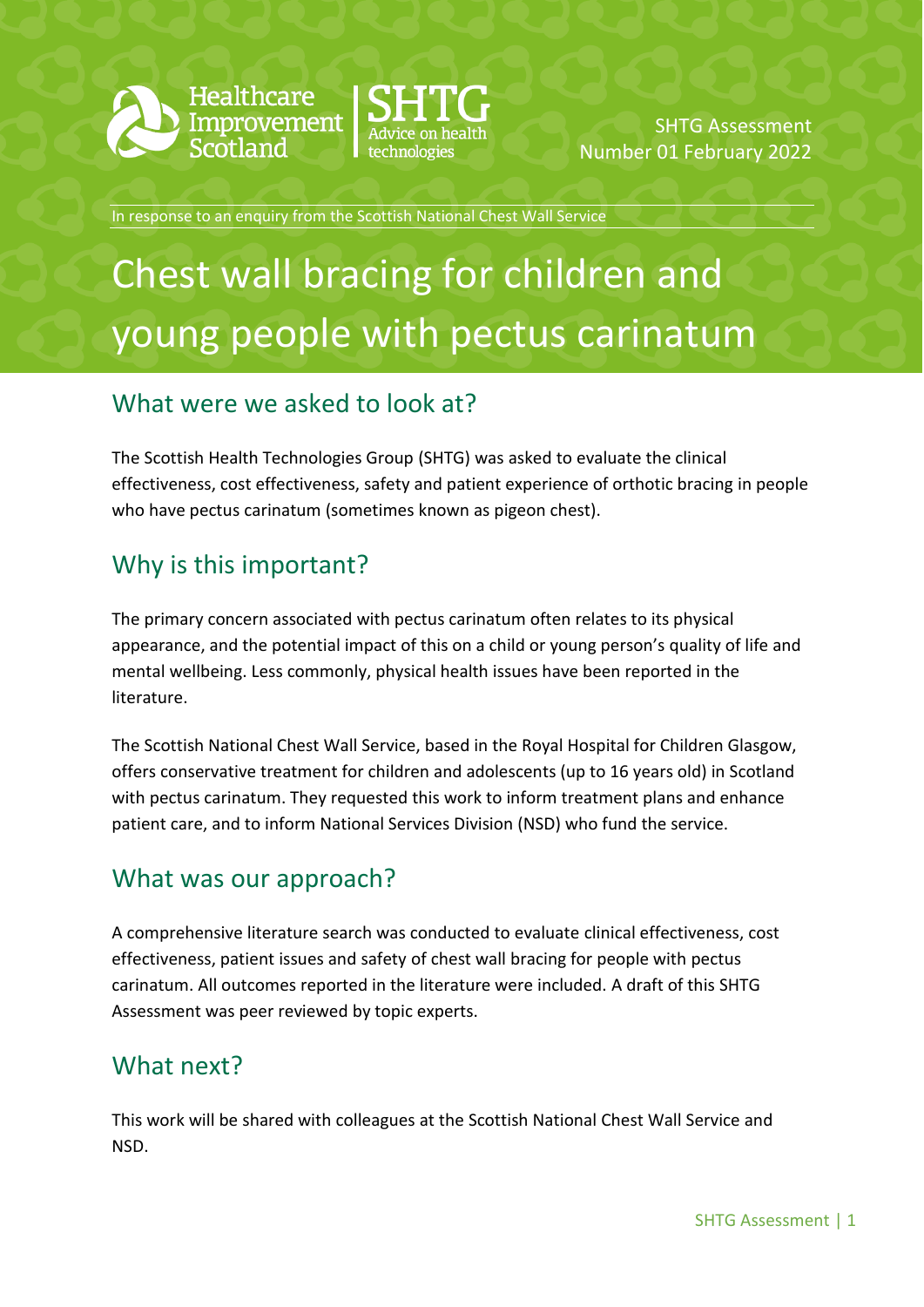### Key findings

- $\blacksquare$  The evidence base for chest wall bracing in people with pectus carinatum consists largely of lower-level observational studies (case series). These studies consistently report that chest wall bracing in people with pectus carinatum is a safe, and clinically effective alternative to surgery, which is acceptable to most patients. Some people may still require surgery if, for example, chest wall bracing fails or is not appropriate in practice.
- $\blacksquare$  The evidence base is heterogeneous, particularly with regard to the bracing protocol used (including wear time and duration of treatment), the selection of patients and how clinical outcomes are measured.
- **People with pectus carinatum may have reduced self-esteem and body image.** Successful treatment is associated with improved patient outcomes such as body image and quality of life.
- Accurate selection of patients based on age, pressure of initial correction and motivation appears to be important. High attrition rates were reported in several studies, where the treatment was abandoned for reasons including skin issues, discomfort, lack of motivation, slow/no improvement in the pectus carinatum and lengthy treatment durations. Protocols may be improved by addressing pain reduction, skin problems and discomfort. Family support was also associated with improved adherence. Rapid or immediate improvements in the pectus carinatum may increase patient motivation to continue with treatment.
- $\blacksquare$  The existing literature suggests that patients are suitable for dynamic chest wall bracing if the pressure of initial correction does not exceed 7.5 to 10 pounds per square inch (PSI). The literature also suggests that, to avoid skin ulcerations, the pressure of treatment should not exceed 2.5 to 3 PSI.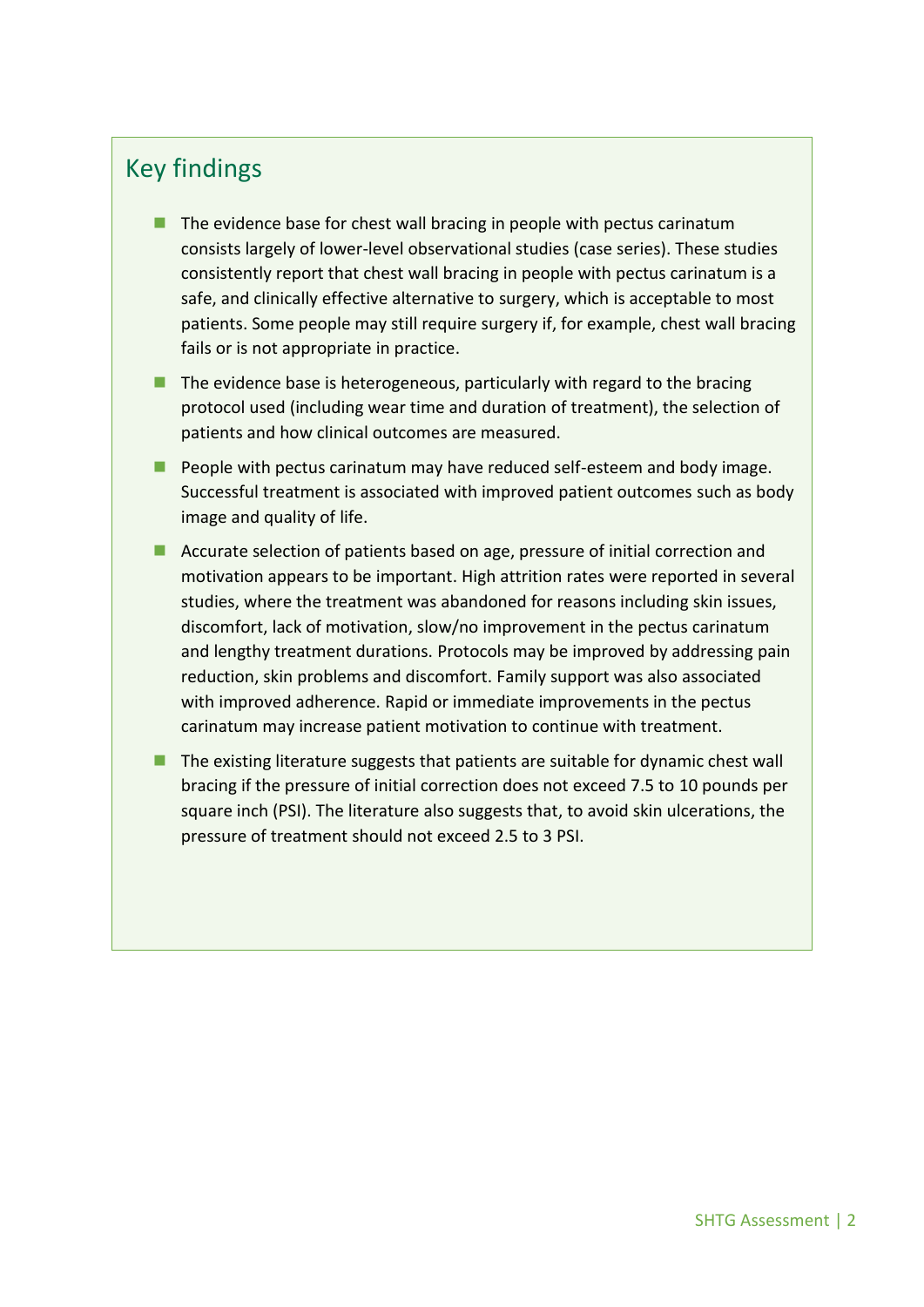# Contents

| Use of pressure of correction for predicting brace failures 18 |  |
|----------------------------------------------------------------|--|
|                                                                |  |
|                                                                |  |
|                                                                |  |
|                                                                |  |
|                                                                |  |
|                                                                |  |
|                                                                |  |
|                                                                |  |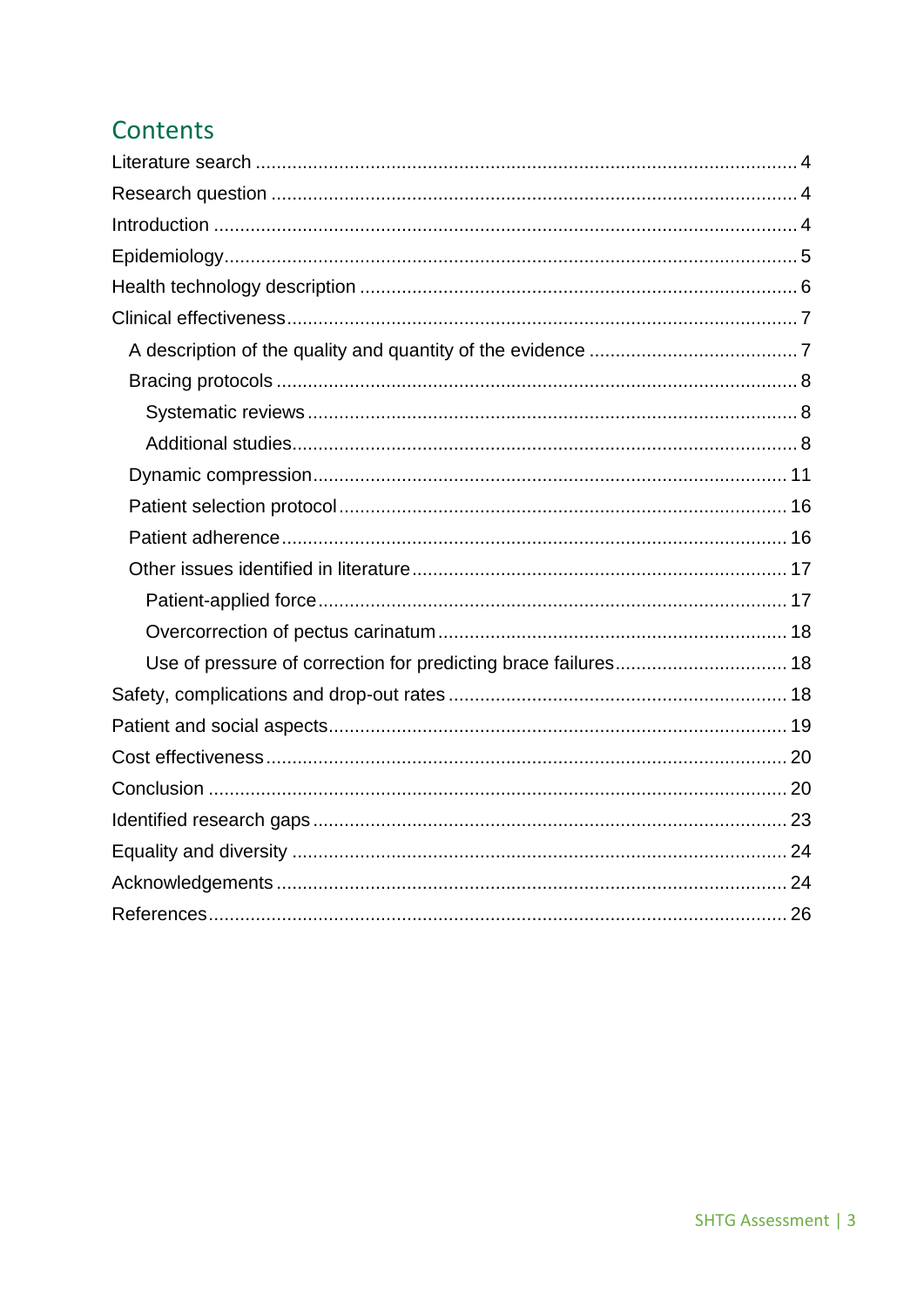# <span id="page-3-0"></span>Literature search

A systematic search of the secondary literature was carried out between 20–25 October 2021 to identify systematic reviews, health technology assessments and other evidence based reports. Medline, Medline in process, Embase and the Cochrane Database of Systematic Reviews were also searched for systematic reviews and meta-analyses. No date restrictions were applied.

The primary literature was systematically searched between 20–25 October 2021 using the following databases: Medline, Medline in process and Embase.

Results were limited to English language.

Key websites were searched for guidelines, policy documents, clinical summaries, economic studies and ongoing trials.

Concepts used in all searches included: pectus carinatum, funnel chest, pigeon chest, orthotic compression bracing, chest compression, chest bracing, orthotic bracing. A full list of resources searched and terms used is available on request.

### <span id="page-3-1"></span>Research question

The main research question was:

**Notable 15 Notable 1** What is the clinical effectiveness, safety and patient experience of orthotic bracing for pectus carinatum?

The following supplementary questions were also considered:

- **U** What is the prevalence of pectus carinatum in the general population aged 0 to 16 years and is there any deprivation effect?
- What is the evidence on wear time, including the use of technology for recording/assessing wear time in pectus carinatum chest wall bracing?
- What is the evidence around patient adherence to recommended brace wear time?
- **Notable 1** What is the evidence on pressure for initial correction (PIC) and pressure of treatment (POT) used to guide initial patient selection and treatment while in brace?

### <span id="page-3-2"></span>Introduction

Pectus carinatum is characterised by an anterior protrusion of the sternum and the adjacent costal cartilages. There are two subtypes: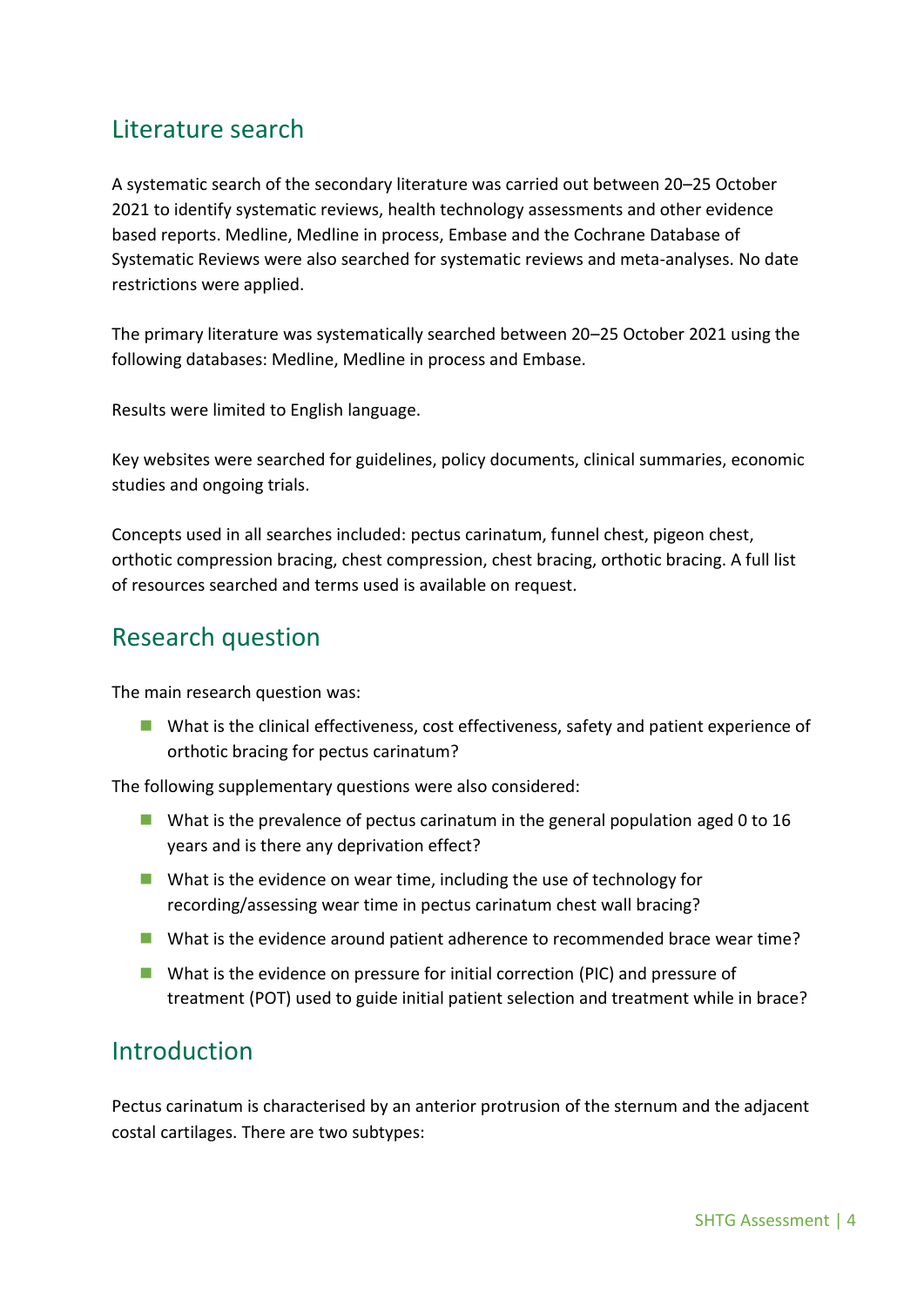- The chondrogladiolar subtype is most common (92–95 % of cases), and involves a protrusion of the body of the sternum (gladiolus).<sup>1</sup>
- $\blacksquare$  The chondromanubrial subtype involves a protrusion of the superior part of the sternum (manubrium) and can occur as an isolated defect or combined with a gladiolar depression (pectus excavatum). $1$

Pectus carinatum normally occurs following a growth spurt, typically in children between 9 and 14 years old, although, it can occur in younger children. It is caused by abnormal growth of the cartilage ribs that attach to the sternum (breast bone). $2$ 

The primary concerns with pectus carinatum are usually related to the physical appearance of the chest wall, and the potential impact this may have on a child or young person's mental wellbeing and quality of life.<sup>1, 2</sup> Pectus carinatum may also present with physical symptoms such as exercise intolerance, chest pain, chest wall tenderness, shortness of breath, palpitations or wheezing.<sup>3</sup> It may also make wearing a bra more difficult for some people.<sup>4</sup>

Compressive orthotic bracing is a time sensitive therapy. A chest wall becomes more rigid (less compliant) with age, and the optimal age for bracing is between 10 and 15 years. Compressive orthotic bracing is the first line therapy for most children with a compliant pectus carinatum, but may be less effective in patients with a non-compliant chest wall or asymmetry. <sup>1</sup> Conservative treatment following ossification of the costal cartilages (which occurs with age) is not possible, leaving surgery as the only treatment option for correction.<sup>1</sup>

The Scottish National Chest Wall Service, based in the Royal Hospital for Children Glasgow, offers conservative (non-surgical) treatment for children and adolescents (up to 16 years old) in Scotland with pectus carinatum.

In line with the current published evidence, The Scottish National Chest Wall Service offers three treatment options, listed below:

- 1. For the mildest cases, physiotherapy assessment and advice, aimed at improving posture, core strength and breathing are usually adequate.
- 2. Most people will be offered dynamic bracing.
- 3. Surgery is normally reserved for people who are severely affected and typically follows an unsuccessful trial of bracing.<sup>2</sup>

# <span id="page-4-0"></span>Epidemiology

The reported prevalence of pectus carinatum ranges from 0.1 % to approximately 1 %.<sup>2, 5, 6</sup> It affects males about four times more frequently than females. <sup>6</sup> The cause is unknown, but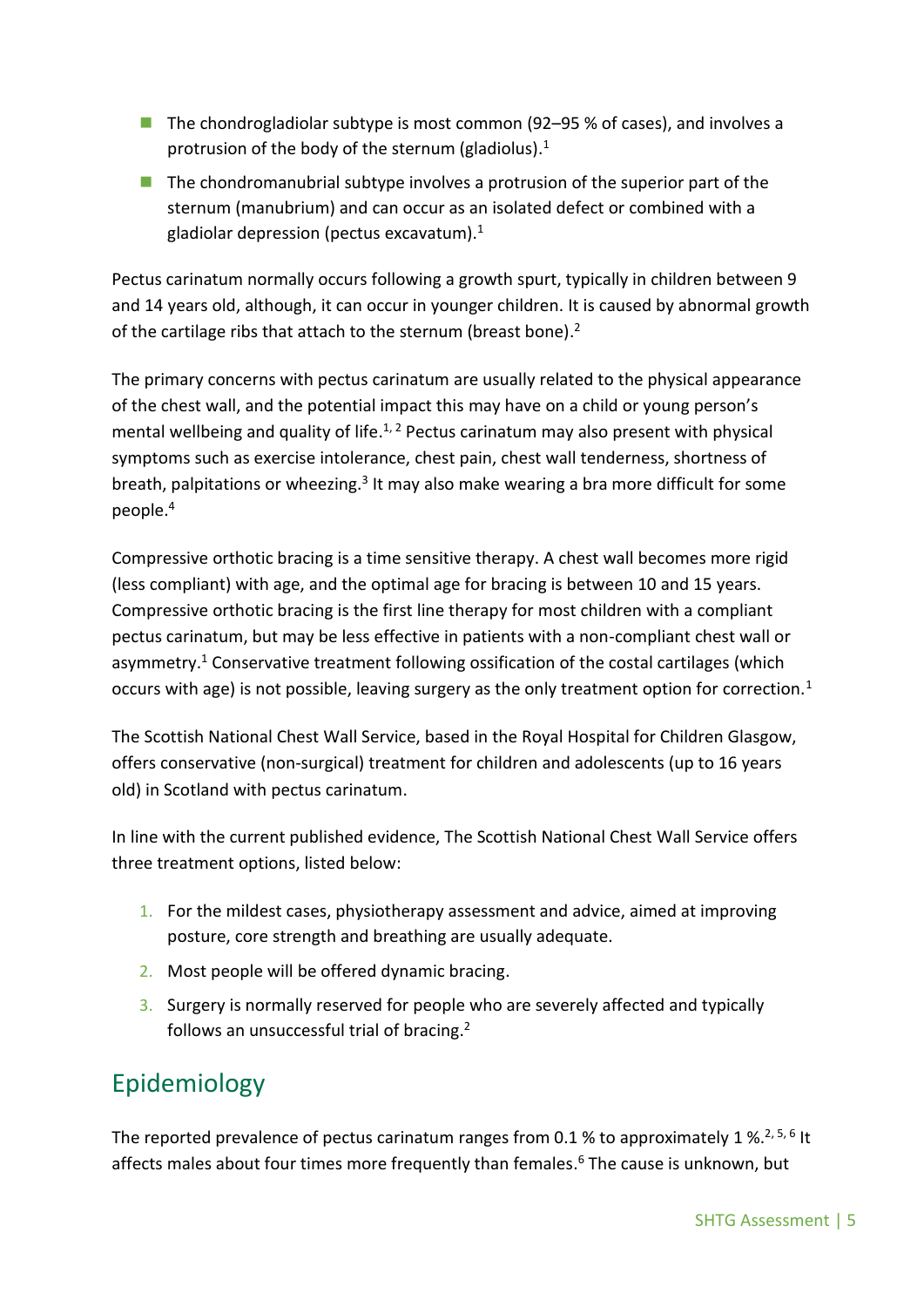25 % of patients have a family history, and it is a common feature in people with Marfan syndrome or Noonan syndrome.<sup>1</sup> Scoliosis is an associated condition in about 10 % of people with pectus carinatum. 2

# <span id="page-5-0"></span>Health technology description

The pectus carinatum orthoses used in NHSScotland are typically manufactured in carbon fibre. <sup>2</sup> Custom-designed aluminium braces are also described in the literature.

Bracing protocols vary. Daily use generally ranges from 8 to 24 hours per day, although, longer wear times (≥20 hours) are more commonly reported. Some protocols start with high daily use (up to 23 hours per day) until the pectus carinatum resolves, followed by a maintenance phase (for example overnight use only). Duration of treatment generally ranges from 6 months until completion of linear growth, although, shorter durations of treatment are described in the literature.<sup>1</sup>

Patients in NHSScotland are generally advised to wear the braces for between 16 and 20 hours a day. <sup>2</sup> Total wear time (until treatment completion) varies, and will be individual to each child or young person.

The braces described in the literature appear to be either:

- **I** standard orthoses that do not allow measurement of pressure over the thoracic wall, or
- **u** dynamic compression braces that allow measurement and adjustment of the brace's pressure over the thoracic wall, leading to a controlled correction.

The type of brace being used was not always clear in the studies reviewed. In addition, the definition of 'dynamic' bracing varies and includes the use of braces that do not have a pressure measurement system, but allow for the pressure to be adjusted. The evidence relating to any type of chest bracing (and bracing protocol) are included in this assessment.

In NHSScotland, patients are offered customised braces that are fitted to the shape of their chest. The braces are described as 'dynamic', although, they do not have a pressure measurement system.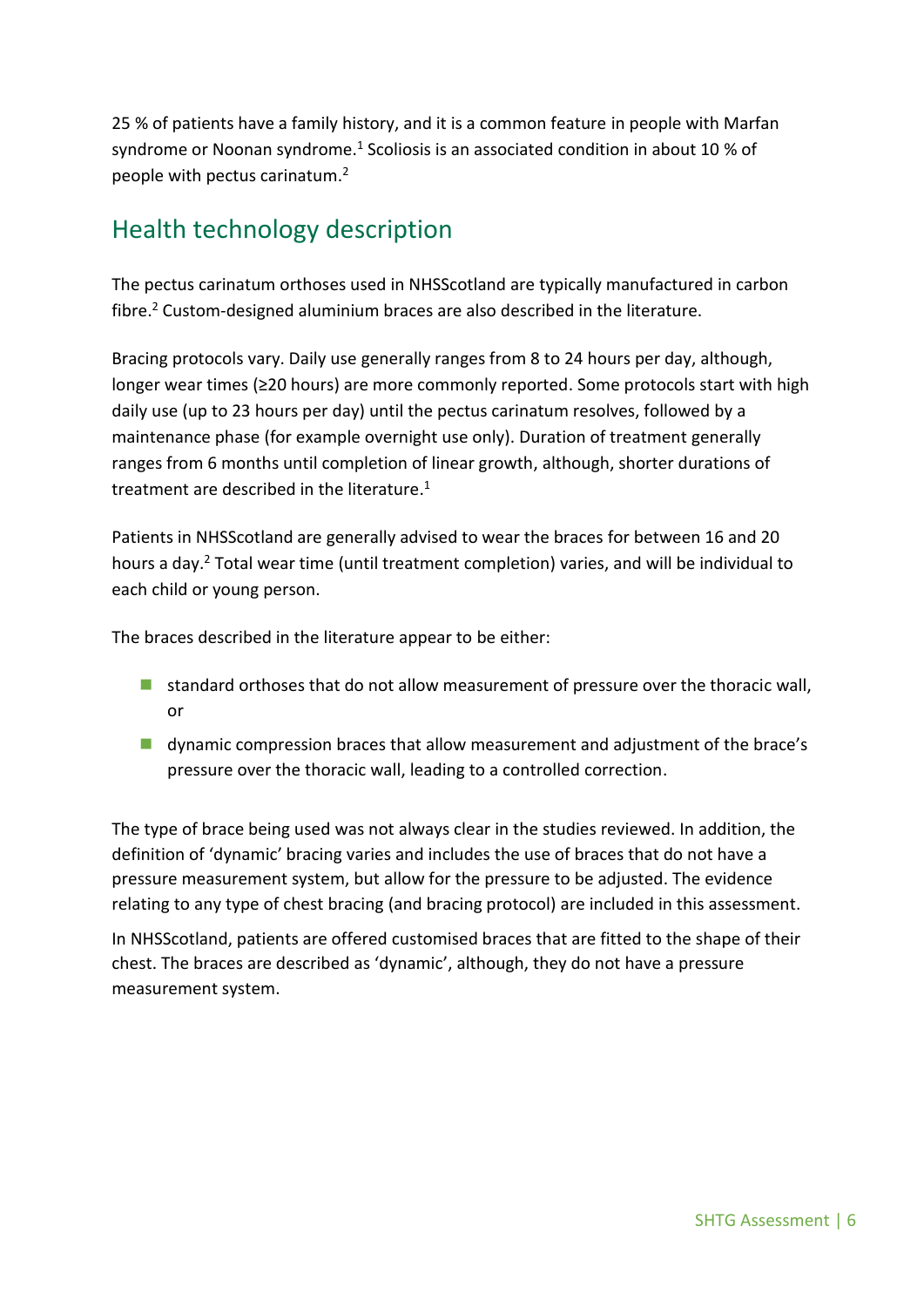# <span id="page-6-0"></span>Clinical effectiveness

### <span id="page-6-1"></span>A description of the quality and quantity of the evidence

The main evidence on clinical effectiveness comes from two systematic reviews.<sup>6, 7</sup> Both report favourable conclusions for chest wall bracing in young people with pectus carinatum, but also note the need for more high quality research.

Hunt and Patel (2020) published a moderate quality systematic review on external bracing in patients with flexible (compliant) pectus carinatum.<sup>7</sup> Their literature search was limited, and the included studies were all case series. Their results are presented as a narrative summary. The authors acknowledge and discuss the limitations of the included evidence and their conclusions are reasonable based on the evidence reviewed.

Hunt and Patel stated that they included 16 case series, although, 17 are described within the main text. The included case series had a study period of between 4 and 24 months. The authors do not report the total number of patients included in the studies, but note that ten studies included less than 100 patients, and two included more than 250. In most of the studies, treatment commenced in adolescents around 12 to 14 years of age, and the median age of the included patients was 14 years (range 5–28 years). The authors do not report the percentage of males and females in the studies. The assessments varied between the studies and included clinical outcomes that were subjective, objective or a combination of the two.

The systematic review by de Beer et al. (2018) included a more extensive literature search, and had a more focused scope on studies measuring dynamic compression.<sup>6</sup> It included eight studies (encompassing 1,185 patients), seven of which were included in the Hunt and Patel review. The median age of the included patients was 14 years (range 2–28 years) and 87 % were male. The mean study follow-up period was 16 months. This systematic review was well-conducted and, like Hunt and Patel, the authors acknowledged that the evidence base tends to consist of lower-level observational studies. The authors' conclusions are reasonable based on the evidence presented.

This assessment identified seventeen additional studies. These were mostly retrospective observational studies which had collected data prospectively (n=14), generally describing a series of patients treated at a particular centre (case series). Two were small randomised controlled trials and one was a small pilot study.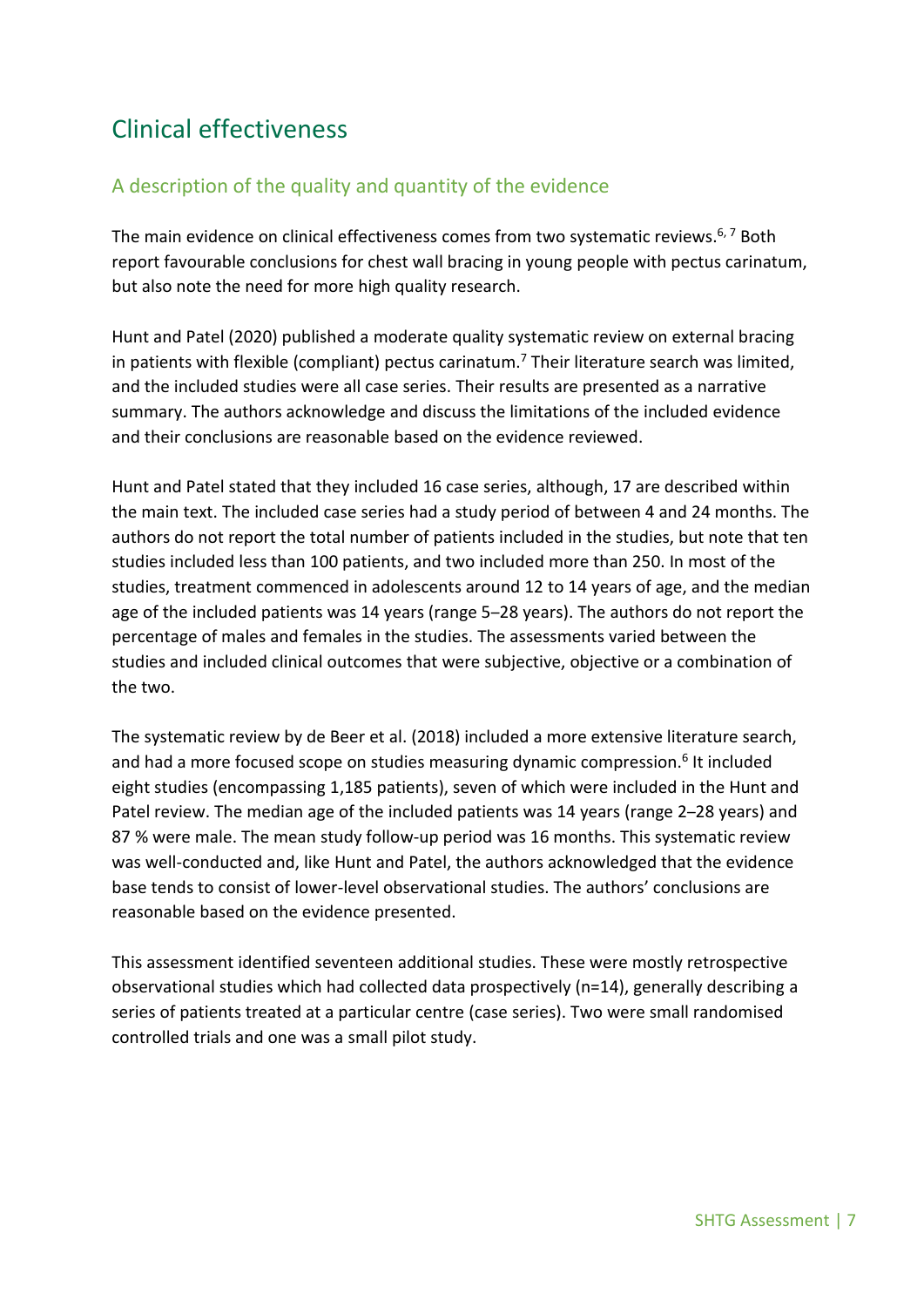### <span id="page-7-0"></span>Bracing protocols

#### <span id="page-7-1"></span>**Systematic reviews**

The systematic review by Hunt and Patel stated that all of the included studies (n=17) described the bracing protocol they used.<sup>7</sup> In five studies, patients were advised to wear the brace 'as often as possible' or for most of the day (wear times used ranged between 20 and 23 hours per day). Four of the studies included in the review reported shorter wear times (ranging between 8 and 12 hours per day). One study described starting bracing slowly (for 6 hours per day), increasing it by 1 hour every week until reaching a wear time of 16 hours per day.

The remaining seven studies described a protocol that included the custom fitting of an external orthotic brace, a period of active treatment, followed by a period of reduced or maintenance wear. The active treatment phase tended to consist of continuous or nearcontinuous wear for a period 2 to 8 months (although, one study described an active treatment phase of only 2 weeks). Maintenance wear times varied again, but were mostly between 8 and 12 hours per day, for a period of 3 to 6 months (or until the patient reached skeletal maturation).

Most studies included in the review reported some form of ongoing assessment and brace tightening over the bracing period with five of the 16 studies using a pressure assessment to guide degree of tightening (as described in the next section 'Dynamic compression').

The review authors reported that treatment failure (including non-adherence) rates varied between very low to as high as 43 % in one study. Complications were generally low (<10 %), and mainly involved skin issues. Reasons for treatment abandonment included skin issues, discomfort, lack of motivation, persistent sternal protrusion and rib flaring (when the lower portion at the front of the rib cage protrudes forwards and out). Some patients were also lost to follow up.

The review authors concluded that:

Compressive external bracing appears to be a safe and well tolerated nonsurgical treatment option for young patients with flexible pectus carinatum deformities. However, there is still a need for robust level I randomised data from multiple centers with a clearly standardized bracing protocol, objective measurement of outcomes, and recording of results at the end of the bracing treatment program in sufficiently powered sample sizes over a significant follow-up period.

#### <span id="page-7-2"></span>**Additional studies**

The search for this assessment identified nine additional studies (in ten publications) which evaluated various chest wall bracing protocols.

Five did not add significantly to the conclusions of the Hunt and Patel review, and so have not been described in detail in this assessment. Four of the five were retrospective observational studies describing bracing protocols similar to those already discussed.<sup>8-11</sup>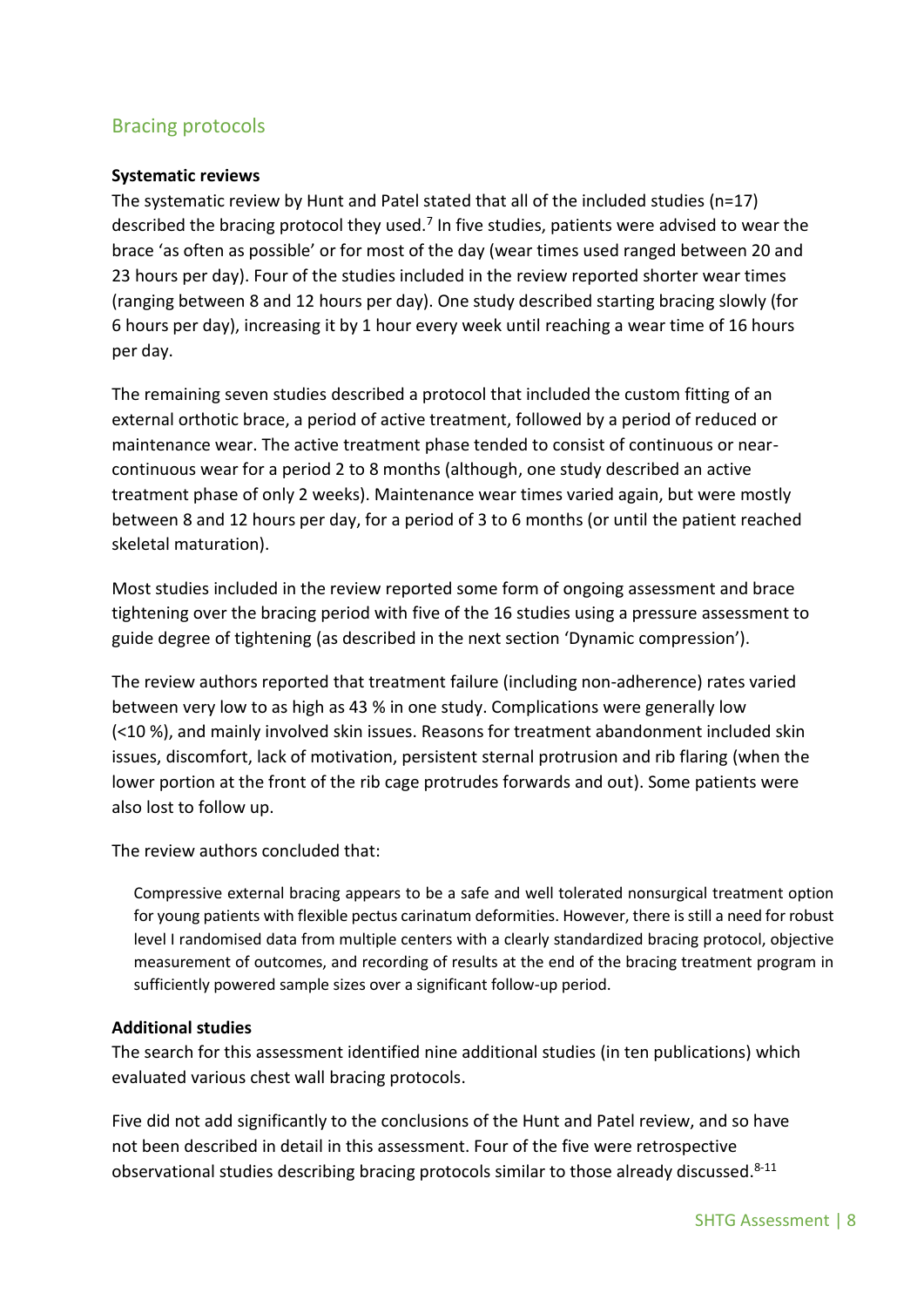Two were from South Korea (n=119 and 320), one from China (n=767), and one from America (n=30). These described various bracing protocols, but generally proposed longer wear times (>20 hours per day). Overall they are in agreement with the Hunt and Patel review, that compressive orthotic bracing is a safe and effective alternative to surgical correction, but that patient adherence to treatment is critical to success. The fifth study, from China (n=125), measured the force required for correcting pectus carinatum, and noted that this correlated positively with age and body mass index (BMI) and negatively with Haller index (a ratio of thoracic width and height).<sup>12</sup>

The remaining four studies (in five publications) are described below.

#### *Less intensive bracing protocols*

Two of the studies, a case series (with a literature review and pooled analyses)<sup>13</sup> and a small randomised controlled trial<sup>14</sup>, evaluated the use of less intensive bracing protocols (in other words, shorter wear times). The results of these are conflicting, with one endorsing shorter wear times ( $\geq$ 12 hours per day),<sup>13</sup> and the other recommending longer wear times (23 hours per day). 14

Wahba et al. (2017) described the treatment of a series of patients in their practice (Canada) for pectus carinatum using a less intensive bracing protocol (wear time 8–12 hours per day).<sup>13</sup> Of the patients who were offered bracing and had adequate follow up (n=32), the success rate (full correction or improvement) was 90.6 %. The adherence rate was 93.8 %. The authors pooled their results with the findings from 15 other studies (11 of which were included in the Hunt and Patel review), and reported that less intensive brace usage (<12 hours per day), when compared to more intensive usage (≥12 hours per day), was associated with higher patient adherence (89.6 % versus 81.1 %) with a similar time to correction (7.3 versus 7.1 months) and success rate (85.3 % versus 83.5 %). The included studies were all lower-level observational studies with no control group, and to pool the results of such a heterogeneous group of studies is questionable.

A small randomised pilot study from Turkey by Giray et al. concluded that longer brace wear times (23 hours per day) should be recommended over shorter wear times (8 hours per day).<sup>14</sup> In this study, male patients with pectus carinatum aged 7 to 17 years (n=27) were randomised into three groups: compression orthosis 23 hours per day, compression orthosis 8 hours per day, and no orthoses. Dynamic compression orthoses were used. All groups received exercises for 1 hour a day for 3 weeks. The authors reported that the group that received compression orthosis for 23 hours showed greater improvements than the other groups. After treatment, all groups showed significant changes in protrusion, pressure of correction, and external chest wall measurements, and adverse events occurred with similar frequency across groups. Retention percentages did not differ among groups. The shortterm nature of this trial (outcomes were assessed after 3 weeks of treatment) is a significant limitation.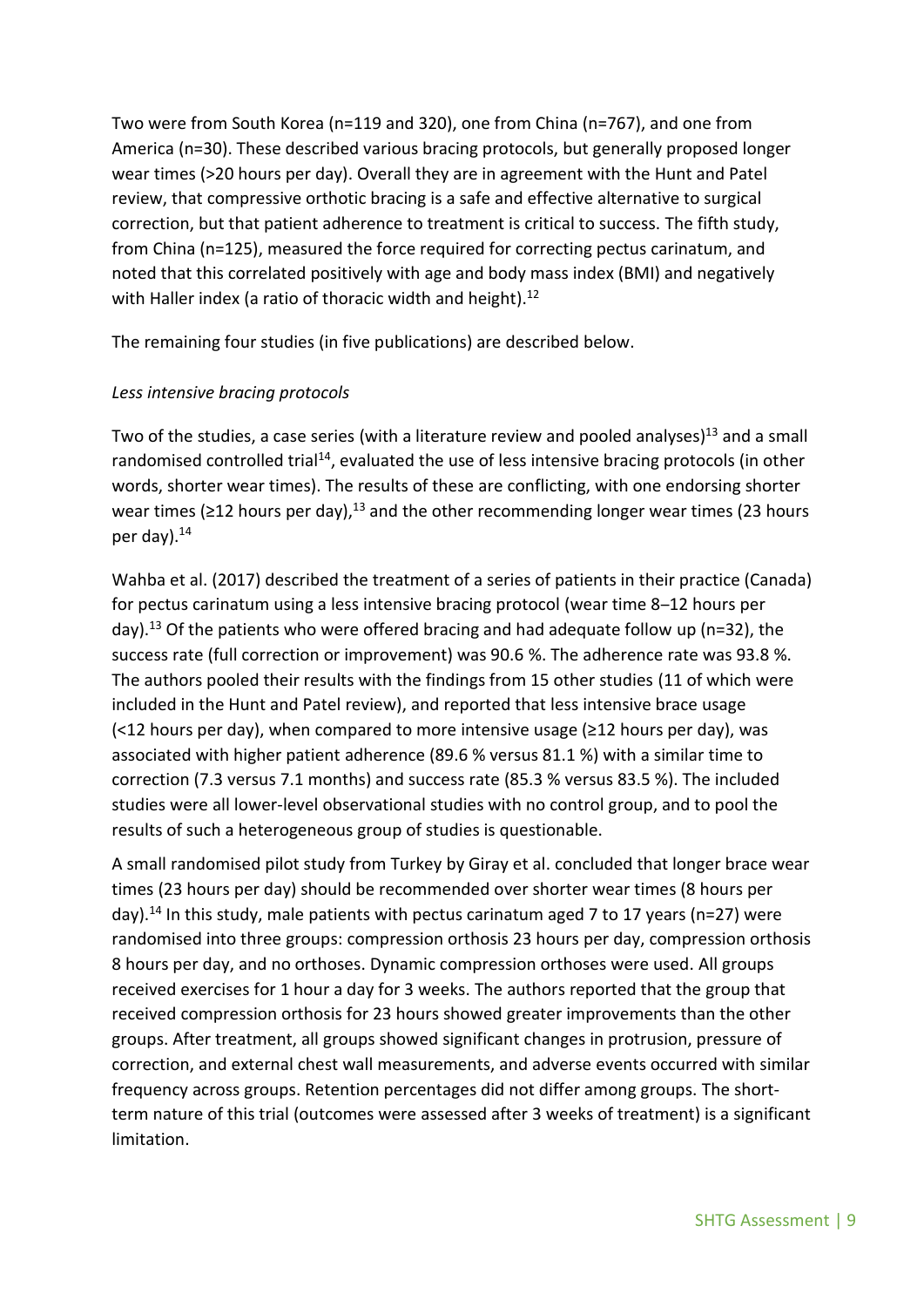The results of both the Wahba et al.<sup>13</sup> and Giray et al.<sup>14</sup> studies need to be interpreted with a degree of caution and further research would be needed before confident conclusions could be drawn on the effectiveness of shorter brace wear times.

#### *Physiotherapy as an adjunct to bracing*

A small randomised trial (n=30) from Turkey evaluated the effect of a physiotherapy protocol applied as an adjunct to compression brace treatment in patients with pectus carinatum.<sup>4</sup> The included patients were all male (age range 11 to 18 years) and were randomised either to brace treatment alone (23 hours per day for 12 weeks) or brace treatment (23 hours per day for 12 weeks) with physiotherapy. The authors reported that both groups showed improvements based on external chest measurements related to pectus carinatum protrusion following treatment. The physiotherapy group displayed greater improvement in maximum protrusion degree and lateral length values (p<0.05). The authors reported that patient perception of the pectus carinatum, posture, psychological life quality and treatment satisfaction scores were significantly better in the physiotherapy group (p<0.05). The statistical analyses were not intention to treat. This is a small study with a relatively short treatment duration, which was limited to males, and further studies would be needed to confirm these results.

#### *Prior manipulation to correct pectus carinatum*

A retrospective observational study from the United Kingdom, published in 2020, described a novel bracing protocol.<sup>15</sup> The authors hypothesised that the reasons for treatment failure often relate either to prolonged bracing protocols (up to 2 years in some cases) and the slow improvement in the correction of the pectus carinatum. They developed a protocol that involved immediate correction of the pectus carinatum within the first patient consultation using a physical therapy technique ('soft tissue release') followed by application of a custom fitted non-compressive external brace together with prescribed schedule of brace wear. The protocols were tailored to each patient, but seemed to consist of longer wear times (>20 hours per day). Bracing was considered complete any time after 32 weeks if the patient had fully weaned from routine bracing and was satisfied with the cosmetic result. The authors reviewed 249 consecutive patients. Thirty-four patients had pectus carinatum that were too stiff for immediate correction and so underwent bracing with traditional progressive tightening. The remaining 215 underwent successful reduction of their pectus carinatum at their initial consultation, and were followed for a mean of 32.6 weeks (range 8–83).

There was successful sustained reduction of the pectus carinatum in 244/249 patients with high reported rates of concordance (98 %) and satisfaction (94 %). Patients experienced a reduction in symptoms of anxiety and depression (p<0.001) and had improved body satisfaction ( $p<0.001$ ). Mild skin irritation occurred in 18 % of patients ( $n=44$ ) and there were two severe cases of skin irritation, one of which resulted in abandonment of bracing.

Another paper by the same group of authors was also identified.<sup>16</sup> The full text was not available, but the abstract describes the same bracing protocol. It is not clear from the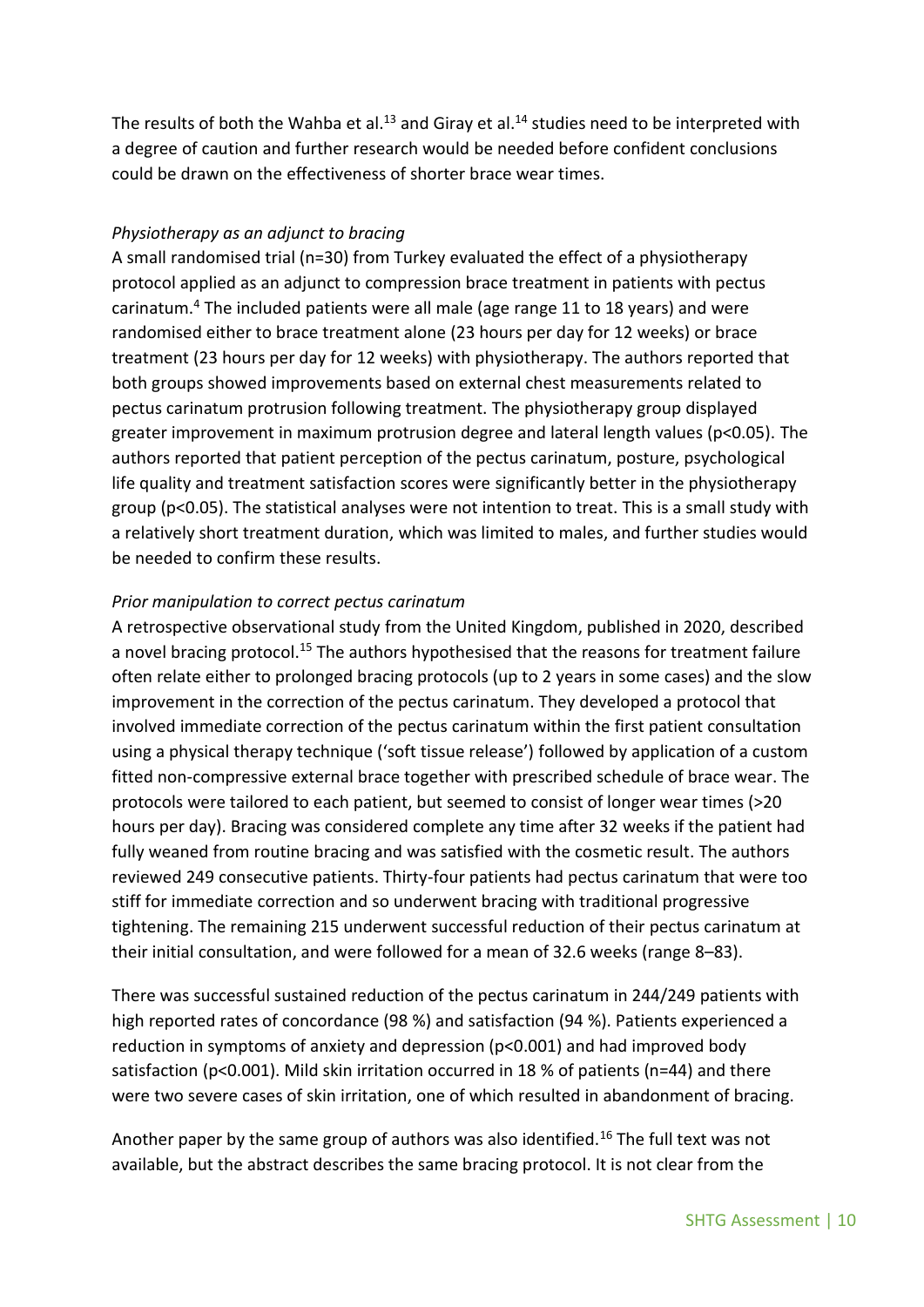abstract whether it is the same group of patients, but it seems likely that this is an interim analysis of the study already described. The conclusions are the same.

#### <span id="page-10-0"></span>Dynamic compression

Dynamic compression braces (as described in the review by de Beer et al.<sup>6</sup>) allow measurement and adjustment of the brace's pressure over the thoracic wall, leading to a controlled correction. These braces have been proposed as an alternative to other orthotic devices and proponents suggest that they are more comfortable and less likely to cause skin lesions. <sup>6</sup> As already noted, it was not always clear if the studies were evaluating dynamic or non-dynamic bracing, and the terms are used inconsistently, which made describing the literature under two discrete headings challenging. It was felt that there would still be value in considering the evidence for dynamic bracing separately, although, it is acknowledged that there will be overlap with the literature already described.

This use of dynamic compression braces (with a pressure measurement system) was first described in a case series by Martinez-Ferro et al. in 2008. <sup>17</sup> In this series, the PIC was obtained at the first patient consultation, using a measuring device which was applied over the pectus carinatum until a normal thoracic shape was obtained. PIC is measured in PSI. Martinez-Ferro et al. stated that patients who required a pressure higher than 7.5 PSI should not be treated with bracing.<sup>17</sup> In contrast, de Beer et al. argue that people are considered suitable for this treatment if their PIC does not exceed 7.5 to 10 PSI. <sup>6</sup> The electronic pressure measuring device can be added to the brace to adjust the correction pressure to the desired level for the POT. A pressure that is too high can increase complications (such as skin lesions) and/or abandonment of treatment. In order to avoid skin ulcerations, the literature reports that POT should not exceed 2.5 to 3 PSI.<sup>6, 17</sup> With this approach, patients are generally assessed every 4 to 6 weeks, with the POT measured and readjusted to 2.5 to 3 PSI. When correction of the pectus carinatum is achieved (PIC around 0 PSI), treatment moves to a maintenance phase, with wear time gradually decreased over a period of 2 to 6 months.

The systematic review by de Beer et al. (2018) provides a comprehensive summary of the literature on dynamic compression bracing in pectus carinatum.<sup>6</sup> It includes eight studies (n=1,185), seven of which were included in the review by Hunt and Patel. All of the included studies used the FMF® Dynamic Compressor System (Pampamed, Buenos Aires, Argentina). The authors reported that individually and combined, the eight studies showed favourable outcomes for measured dynamic compression bracing. The results of the eight studies are summarised in *Table 1*. Of the 1,185 patients, 347 (29.3 %) successfully completed treatment after a mean follow-up time of 16 months; 248 (20.9 %) were lost to follow up and 71 (6 %) patients dropped out (main reasons being social discomfort and failure of treatment). The remaining 519 (48 %) of patients were still under treatment. Recurrence of pectus carinatum was described in 2.6 % of patients, and secondary bracing of these patients showed good results. 6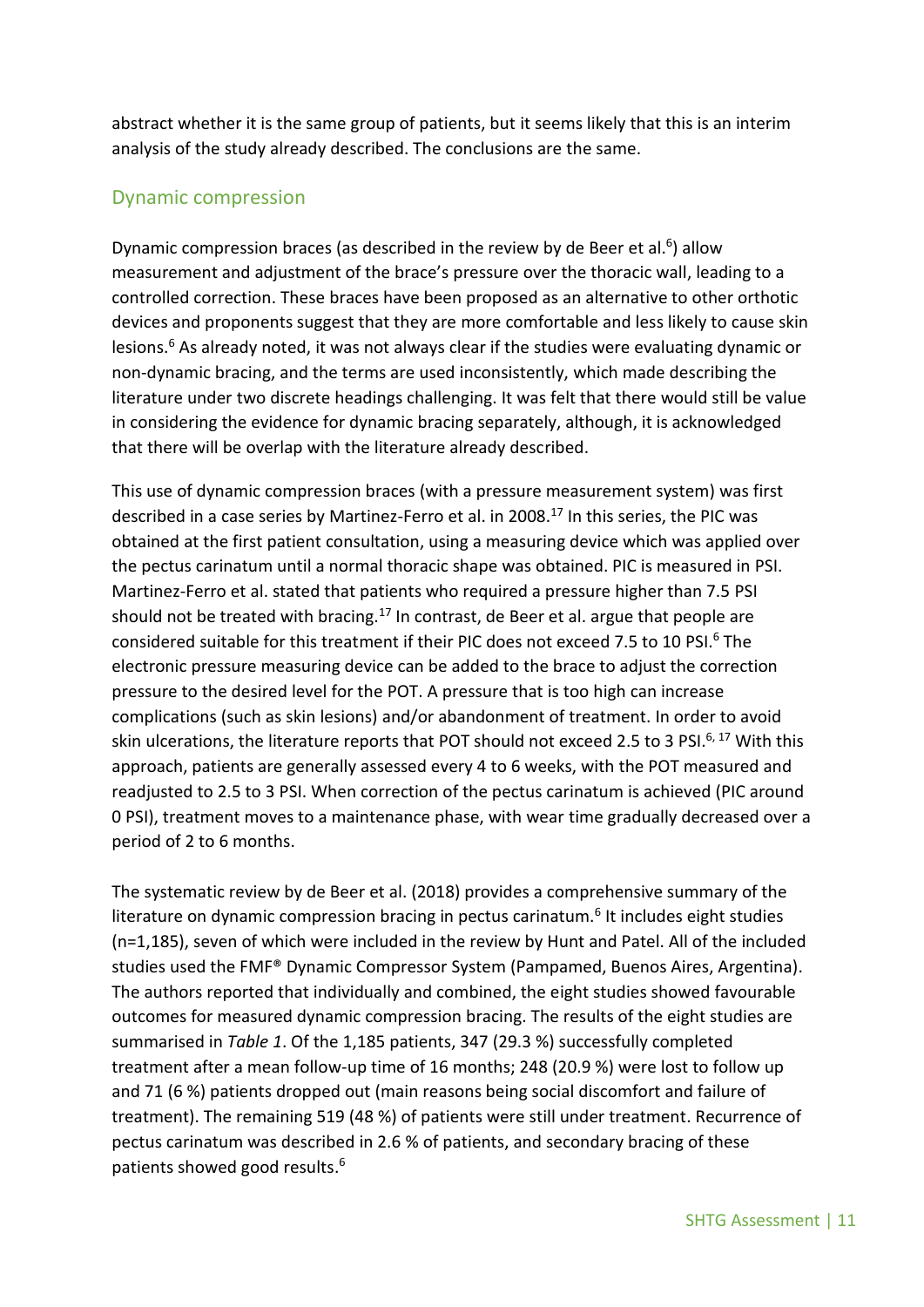One additional observational study from America (published after the systematic review by de Beer et al.) was identified.<sup>18</sup> The authors reviewed prospective institutional data for patients undergoing dynamic chest bracing over a 7-year period (n=460). The authors reported that 57 % of patients adhered to recommended brace wear times, and that the median time to 'retainer mode' in this subset was significantly shorter than in patients who did not adhere to recommended wear times (3.5 months versus 10 months, p<0.001). The main barrier to adherence with wearing the brace was discomfort (37 %), while the main motivation for wearing the brace was appearance (58 %). Patients were surveyed via the telephone, and all endorsed bracing as worthwhile, with 94 % reporting a satisfaction rating of eight or greater (on a scale on one to 10) for the correction outcome.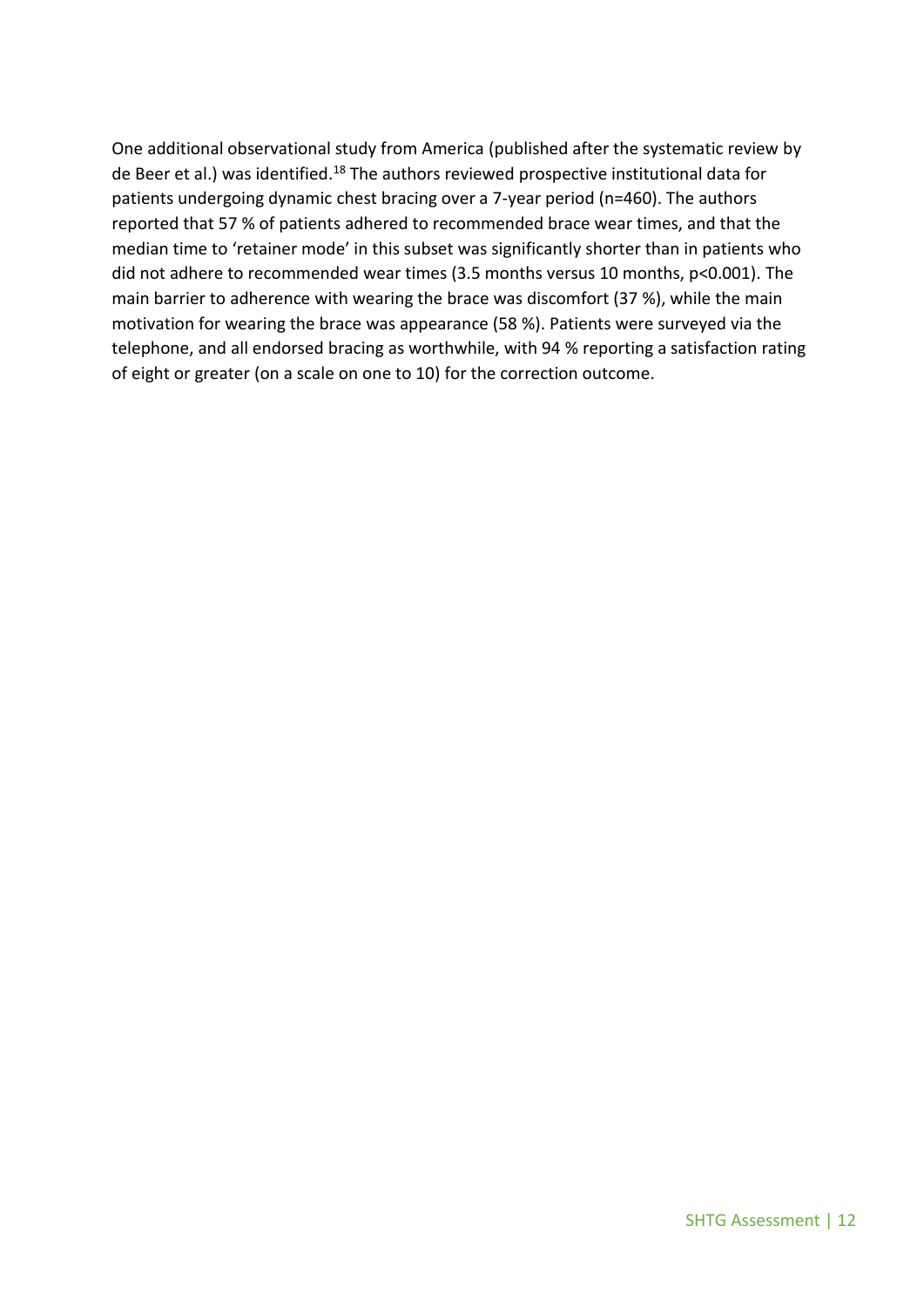|  | Table 1: Dynamic bracing - study details taken from Hunt and Patel and de Beer reviews, or from study abstract |
|--|----------------------------------------------------------------------------------------------------------------|
|--|----------------------------------------------------------------------------------------------------------------|

| <b>Reference</b>                           | <b>Patients</b>                                                                                  | <b>Patient selection</b><br>criteria                                                                                             | <b>Results</b>                                                                                                                                                                                                                                                                                                                                                                                                                                                                                                                                           |
|--------------------------------------------|--------------------------------------------------------------------------------------------------|----------------------------------------------------------------------------------------------------------------------------------|----------------------------------------------------------------------------------------------------------------------------------------------------------------------------------------------------------------------------------------------------------------------------------------------------------------------------------------------------------------------------------------------------------------------------------------------------------------------------------------------------------------------------------------------------------|
| Martinez-<br>Ferro et al.<br>$(2008)^{17}$ | $n = 208$<br>Argentina<br>74 % male<br>Mean age started<br>bracing: 12.5 years<br>$(range 3-18)$ | <b>PIC&lt;7.5 PSI</b>                                                                                                            | Mean utilisation time=7.2 hours daily for 7 months (range 3 to 20 months).<br>Twenty-eight (13.4 %) patients abandoned treatment and were not evaluated for<br>final results.<br>Of the remaining 180, 112 completed treatment (68 were still receiving<br>treatment) and 99 (88.4 %) had good to excellent results scoring between 7 and<br>10 points (out of 10).<br>Thirteen (11.6 %) patients scored 1 to 6 points and were judged as poor or failed<br>results.                                                                                     |
| Cohee et al.<br>$(2013)^{19}$              | $n = 122$<br><b>USA</b><br>Median age<br>started bracing: 14<br>years (range 10-<br>28)          | This detail was not<br>given in either<br>systematic reviews,<br>or in the study<br>abstract (full text<br>not freely available) | Sixty-seven (55 %) were still progressing under active treatment at the end of the<br>study.<br>Five patients (4 %) were lost to follow up, and thirteen (11 %) failed treatment.<br>Thirty-seven patients (30 %) exhibited flattening of the sternum after 6 (range 1-<br>24) months without surgery. After flattening, patients then wore the brace for<br>progressively fewer hours each day as a "retainer" for 5 (range 3-19) months.<br>Five patients (4 %) experienced recurrence 5 (range 3-7) months after brace<br>treatment was discontinued. |
| Lopez et al.<br>$(2013)^{20}$              | $n = 61$<br>France<br>97 % male<br>Mean age started<br>bracing: 13.5 years<br>(range 5-25)       | typical<br>chondrogladiolar PC<br>PIC<9 PSI                                                                                      | All patients and parents considered the results as excellent. Fourteen patients<br>with a PIC>7.5 PSI were included. Even though treatment was still in progress at<br>the end of the study period, they noted that despite the higher PIC, eight of the<br>14 had experienced some correction of the sternum.                                                                                                                                                                                                                                           |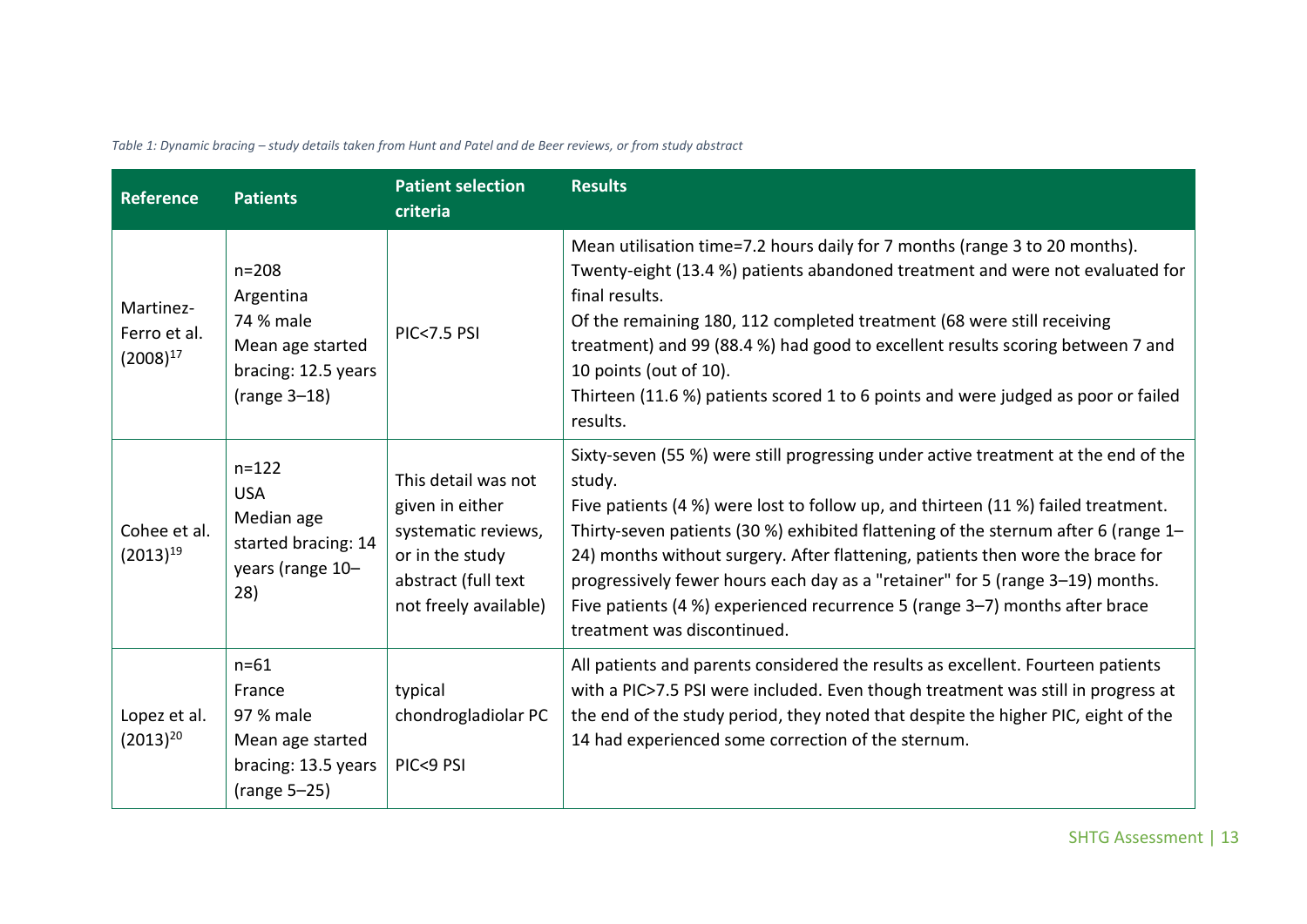| Sesia et al.<br>$(2016)^{21}$            | $n=36$<br>Switzerland<br>Mean age started<br>bracing 14.4 years<br>$(2-25)$                          | chondrogladiolar PC<br>No information<br>given in either<br>systematic reviews,<br>or in the study<br>abstract (full text<br>not freely available)<br>- apart from that<br>some of the<br>included patients<br>had a PIC>7.5 | Seventeen completed treatment by the end of the study period, and the<br>remainder were still receiving treatment.<br>Seventeen (47 %) were cured with good (n=7) to excellent (n=10) cosmetic<br>results after a median treatment period of 9 months (range 2.5-16 months).<br>The mean daily time of wearing of the device in the 17 patients was 9 hours<br>(range 5-18).<br>None abandoned the treatment and there were almost no complications. |
|------------------------------------------|------------------------------------------------------------------------------------------------------|------------------------------------------------------------------------------------------------------------------------------------------------------------------------------------------------------------------------------|------------------------------------------------------------------------------------------------------------------------------------------------------------------------------------------------------------------------------------------------------------------------------------------------------------------------------------------------------------------------------------------------------------------------------------------------------|
| Al Githmi et<br>al. (2016) <sup>22</sup> | $n=18$<br>Saudi Arabia<br>94 % male<br>Mean age started<br>bracing 15.5 years<br>$(10-23)$           | Chondrogladiolar PC<br>Mean PIC of<br>included patients<br>given in results, but<br>not as inclusion<br>criteria to study.                                                                                                   | Mean PIC was 4.5 PSI (range 2.2-7.3 PSI).<br>Bracing time was 12.8 hours per day (range 8-24), and satisfaction score was 3<br>(scale: no correction, 0; complete correction, 4).<br>There was complete correction in seven patients (39 %), remarkable<br>improvement in five patients (28 %), minimal improvement in three patients<br>(17 %), and no correction in three patients (17 %).<br>There were no major complications.                   |
| de Beer SA,<br>et al.<br>$(2017)^{23}$   | $n = 286$<br>The Netherlands<br>91 % male<br>Mean age started<br>bracing: 15 years<br>$(range 4-21)$ | PIC≤10 PSI                                                                                                                                                                                                                   | At the end of the study:<br>27 % (n=78) completed treatment by the end of the study (mean<br>treatment time 14 months)<br>10 % (n=27) abandoned treatment (reasons include of lack of motivation,<br>loss to follow up, persistent protrusion of the sternal bone or flaring that<br>required surgical correction and delayed correction), and<br>63 % (n=181) were still under treatment.                                                           |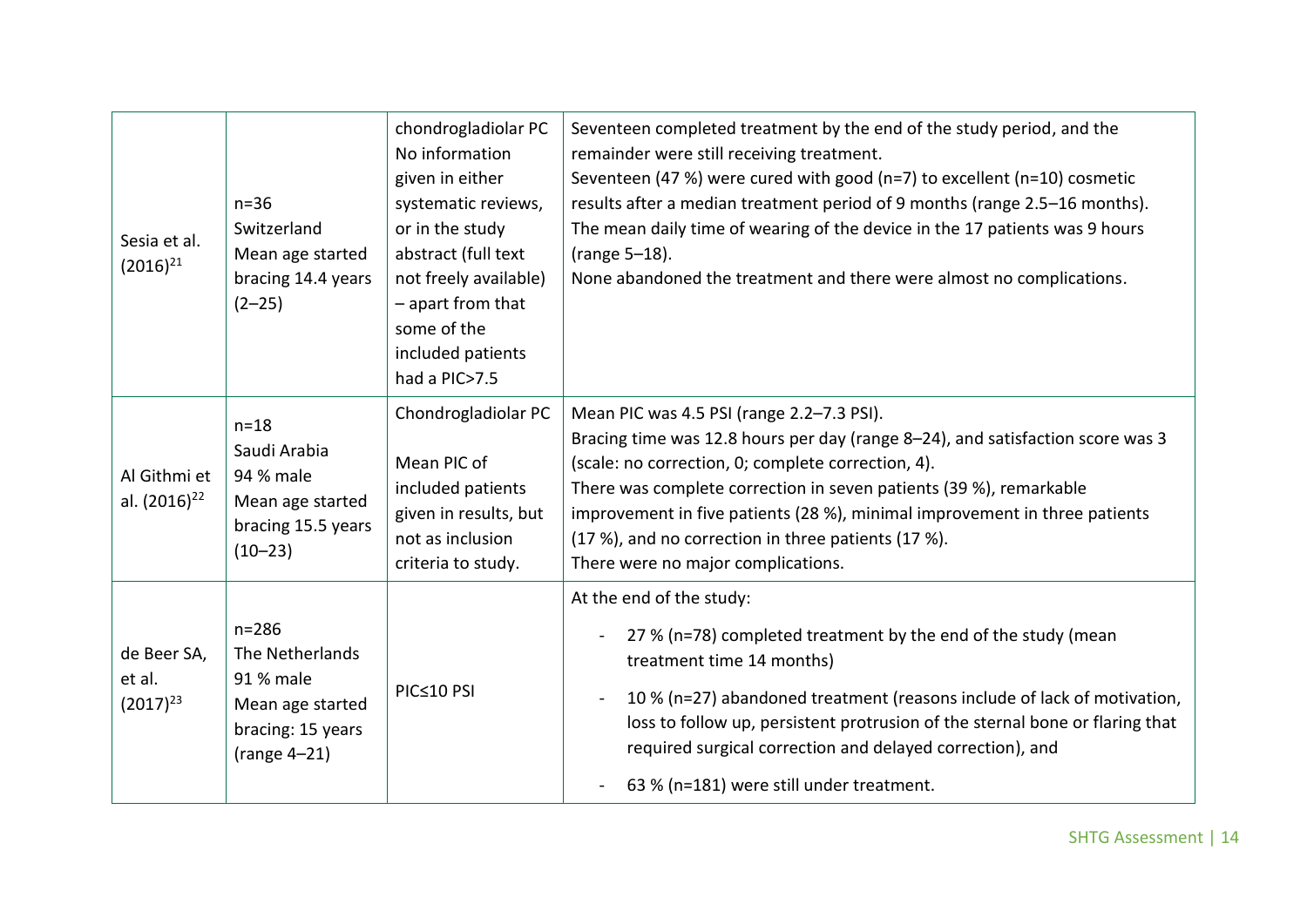| Emil et al.<br>$(2017)^{24}$  | $n = 114$<br>Canada<br>92 % male<br>Mean age started<br>bracing: 14 years<br>$(7.5 - 17)$                 | This detail was not<br>given in either<br>systematic reviews,<br>or in the study<br>abstract (full text<br>not freely available)                                                                      | Sixty-four (56 %) were successfully treated, 33 (29 %) were still in active bracing,<br>and 17 (15 %) failed or were lost to follow up.<br>In successful patients, active and maintenance bracing was 5.66±3.81 and<br>8.80±3.94 months, respectively.<br>Asymmetry and older age were significantly associated with failure.<br>Multivariable Cox proportional hazard analysis of time-to-maintenance showed<br>that asymmetry ( $p=0.01$ ) and smaller first drop in POT ( $p=0.02$ ) were associated<br>with longer time to reach maintenance.                                                                                                                                                                                                                                                                                                                                                                                                                                                                                  |
|-------------------------------|-----------------------------------------------------------------------------------------------------------|-------------------------------------------------------------------------------------------------------------------------------------------------------------------------------------------------------|------------------------------------------------------------------------------------------------------------------------------------------------------------------------------------------------------------------------------------------------------------------------------------------------------------------------------------------------------------------------------------------------------------------------------------------------------------------------------------------------------------------------------------------------------------------------------------------------------------------------------------------------------------------------------------------------------------------------------------------------------------------------------------------------------------------------------------------------------------------------------------------------------------------------------------------------------------------------------------------------------------------------------------|
| Poola et al.<br>$(2018)^{25}$ | $n = 340$<br><b>USA</b><br>81 % male<br>Mean age started<br>bracing 14 years<br>±2 standard<br>deviations | No information<br>given in either<br>systematic reviews,<br>or in the study<br>abstract (full text<br>not freely available)<br>- apart from that<br>some of the<br>included patients<br>had a PIC>7.5 | High loss to follow up (n=227, 67.1%), reasons not clearly specified.<br>Of those lost to follow up, 123 had less than two visits over the 5-year study<br>period and 105 patients were lost after an average of seven brace adjustment<br>visits after initial fitting.<br>A low PIC and an increased duration of bracing were predictive factors for<br>successful resolution of the pectus carinatum.<br>217 patients had two or more visits after the patient was fitted for the brace.<br>The mean PIC in this cohort was 4 PSI (range: 1.5-7.8), and the median duration<br>of bracing in this group was 16 months (IQR: 7-23 months).<br>103 (47 %) achieved complete correction after an average bracing time of 7.5<br>months and were then placed in the retainer mode.<br>30 patients successfully completed bracing therapy and required an average of<br>23 months of therapy (2 months to 4 years).<br>No patient recurred after bracing was completed, but one failed bracing and<br>required operative correction. |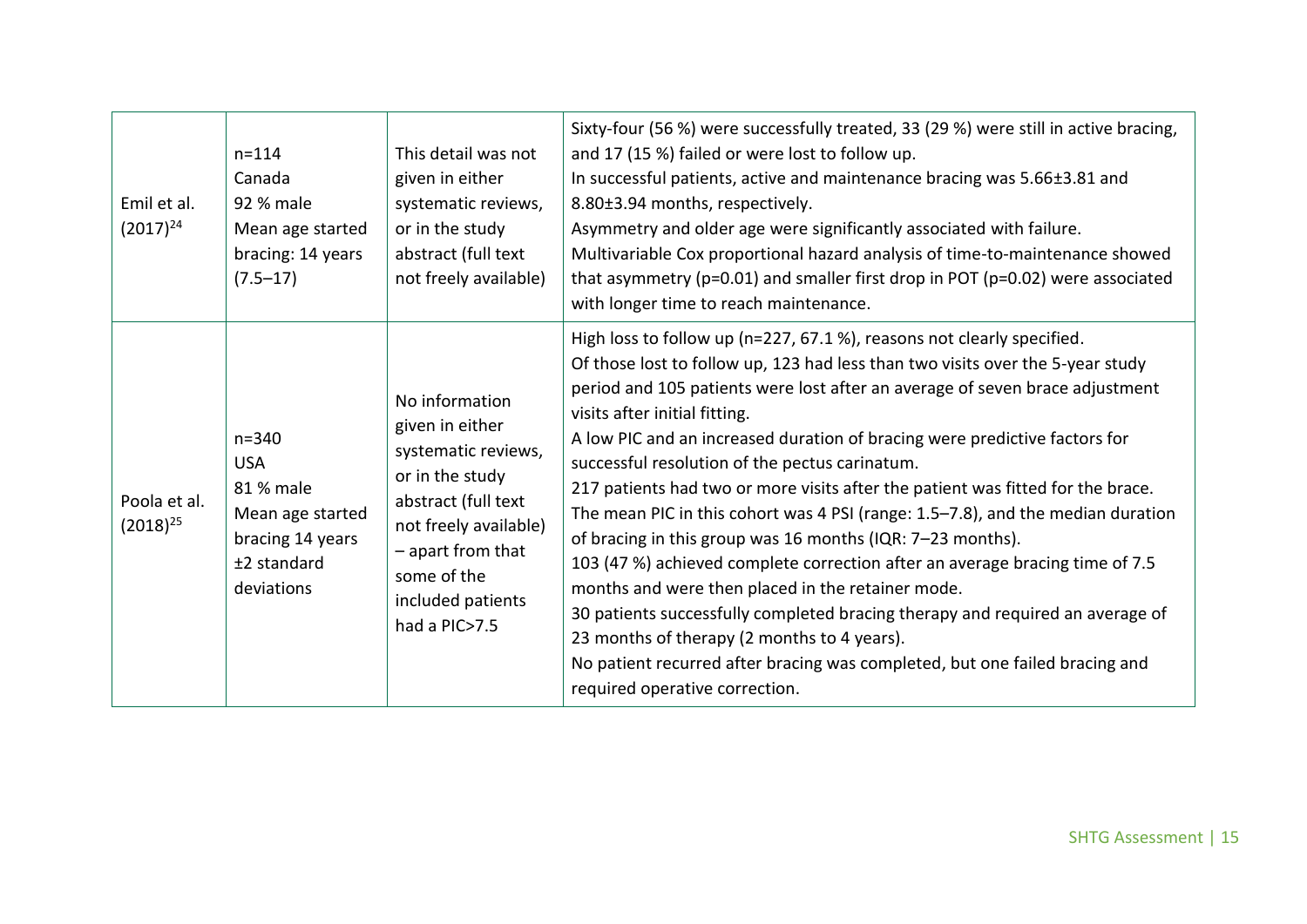### <span id="page-15-0"></span>Patient selection protocol

The systematic review by Hunt and Patel stated that the method of patient selection was poorly reported by the included studies.<sup>7</sup>

- Five of the 17 studies included in the review reported the use of pressure monitoring as an assessment tool (see patient selection criteria in *Table 1*).
- In five of the 17 studies, the type of pectus carinatum was characterised and only patients with a lower sternal or chondrogladiolar type were considered candidates for dynamic chest bracing. This may be explained by the fact that the chest wall in people with chondrogladiolar pectus carinatum tends to be more flexible than in patients with chondromanubrial pectus carinatum.<sup>6</sup>

### <span id="page-15-1"></span>Ease of use for patients

As already discussed, many of the bracing protocols described in the literature (particularly those that involve a gradual reduction of the pectus carinatum and long periods of bracing) had high attrition rates. Various approaches to make it easier for patients to persist with chest wall bracing have been proposed, and some have been described above, for example immediate correction of the pectus carinatum,<sup>15, 16</sup> or reducing discomfort (for example, with dynamic bracing). 6

Two additional retrospective observational studies (not included in the systematic reviews described above) were identified that evaluated the factors impacting on patient adherence to treatment.<sup>26, 27</sup>

A study from South Korea (Kang et al. 2014) included 86 patients (seven female and 79 male) who were instructed to wear the brace over a t-shirt for 20 hours per day during the active treatment period (2–4 weeks) and 10 hours per day during the maintenance period (6 months).<sup>27</sup> For the analysis, the authors split the patients into a 'compliance' group (patients who wore the brace for ≥6 months) and a 'non-compliance' group (patients who wore the brace for <6 months). Factors affecting patient adherence with treatment were assessed at the last day of follow up with a multiple-choice questionnaire. The questionnaire comprised seven items: pain at compression site, skin problems on compression area, confidence in brace treatment, shame, discomfort, initial result of bracing treatment and total number of factors affecting patient adherence. The authors reported that the initial result of the treatment period (p<0.001) and total number of factors affecting patient adherence (p<0.05) were significant predictors of patient adherence. Mean reported values for pain on the compression area, skin problems on the compression area, confidence in brace treatment, shame and discomfort were not significantly different between the two groups. They concluded that an initial successful result of the active treatment period may increase patient adherence during treatment for pectus carinatum. In addition 'efforts to decrease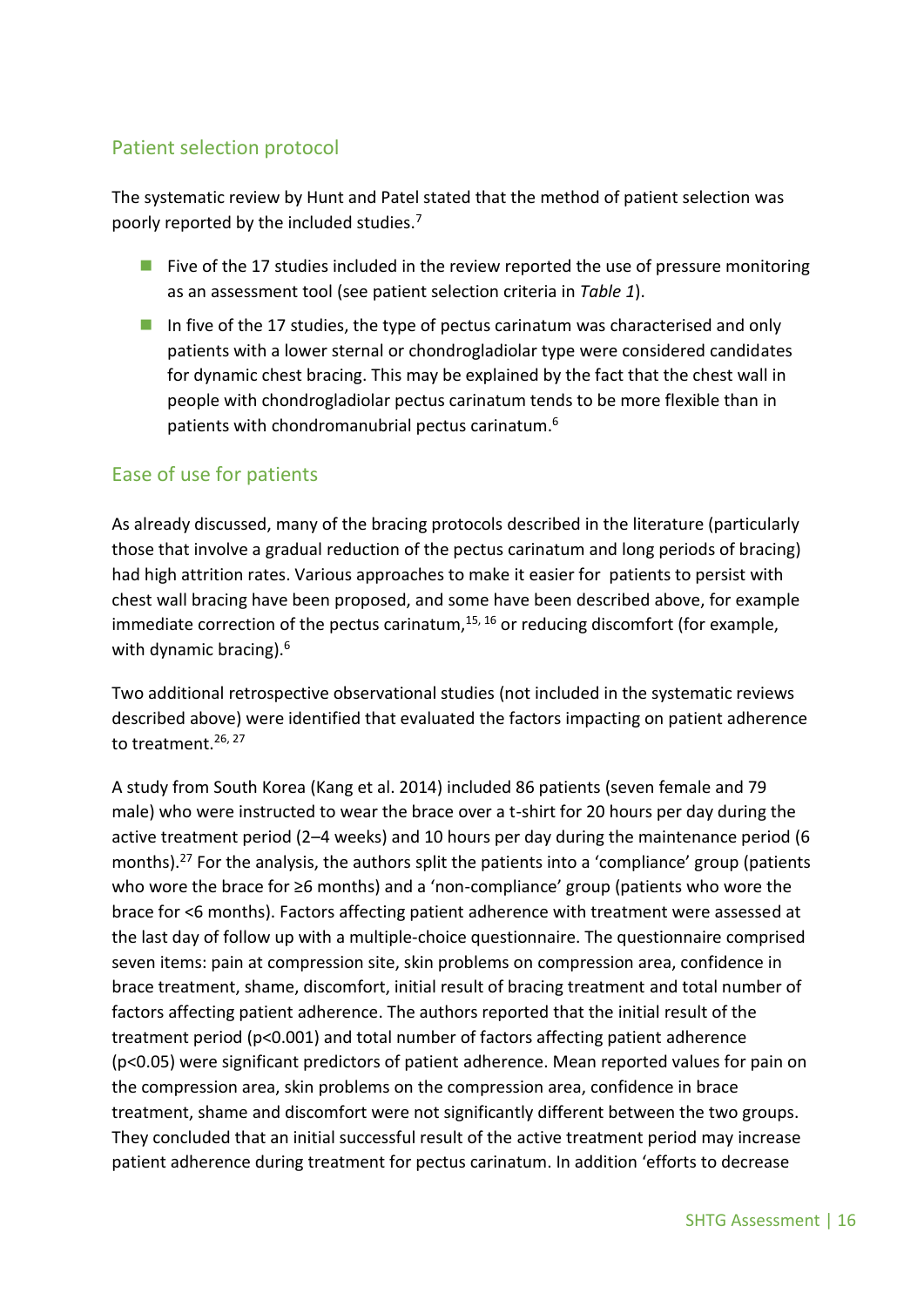pain, skin problems, shame and discomfort, and to give confidence may be beneficial in increasing compliance with bracing treatment.'

A study from the USA (Thaker et al. 2017) aimed to identify factors that predicted successful treatment with chest wall bracing in patients with pectus carinatum.<sup>26</sup> The authors used a mixed methodology approach, encompassing an online survey of patients and a retrospective chart review on patients who participated in the survey. The authors contacted 176 patients via phone, asking them to participate, but only 25 completed the survey. The patients had been treated with chest wall bracing up to 10 years previously, increasing the risk of recall bias. It is possible that patients who had a more positive experience may have been more inclined to take part in the survey (participation bias). The authors reported that subjects rated themselves as more confident after bracing (p=0.002). Patients who had family support and no documented complaints (p=0.024) and (p=0.009) respectively, were more likely to say they had made the right choice to wear the brace (results taken from abstract – full text not obtained).

With regard to technology for monitoring patient adherence to wear times, a small 4-week pilot study (n=8, Argentina) assessing a novel, wireless, real-time monitoring system (MyPectus) was identified.<sup>28</sup> The components of the MyPectus system included: a data logger, smartphone app, web-based platform and cloud-based storage system. The data logger was inserted into the chest brace. All patients were fitted with the FMF® Dynamic Compressor System (Pampamed, Buenos Aires, Argentina). The authors concluded that the components of the MyPectus system recorded, stored and provided data to patients and clinicians and may be useful for measuring patient wear times. They noted that this was a preliminary study, and that further refinements to the system were required, along with additional research.

### <span id="page-16-0"></span>Other issues identified in literature

#### <span id="page-16-1"></span>**Patient-applied force**

One small observational study from Canada (n=21, all male) evaluated the differences between prescribed force and patient-applied force.<sup>29</sup> In this study the force applied by the brace was manually adjusted by the patient over the course of treatment. The authors aimed to determine the accuracy of patients in applying their prescribed force over time, and to determine whether the protrusion stiffness influenced the patient-applied forces and the protrusion correction rate. The brace used by all participants was produced by Braceworks Custom Orthotics (Calgary, Alberta, Canada), and participants were evaluated on three visits: at the first fitting, 1 month post-fitting and 2 months post-fitting.

The majority of individuals followed for 2 months (75 %) had a significantly different patientapplied force (p<0.05) from their prescribed force. The magnitudes of some of these differences were minimal and so the clinical significance of the differences is not clear. Protrusion stiffness had a positive relationship with patient-applied force, but no relationship with correction rate.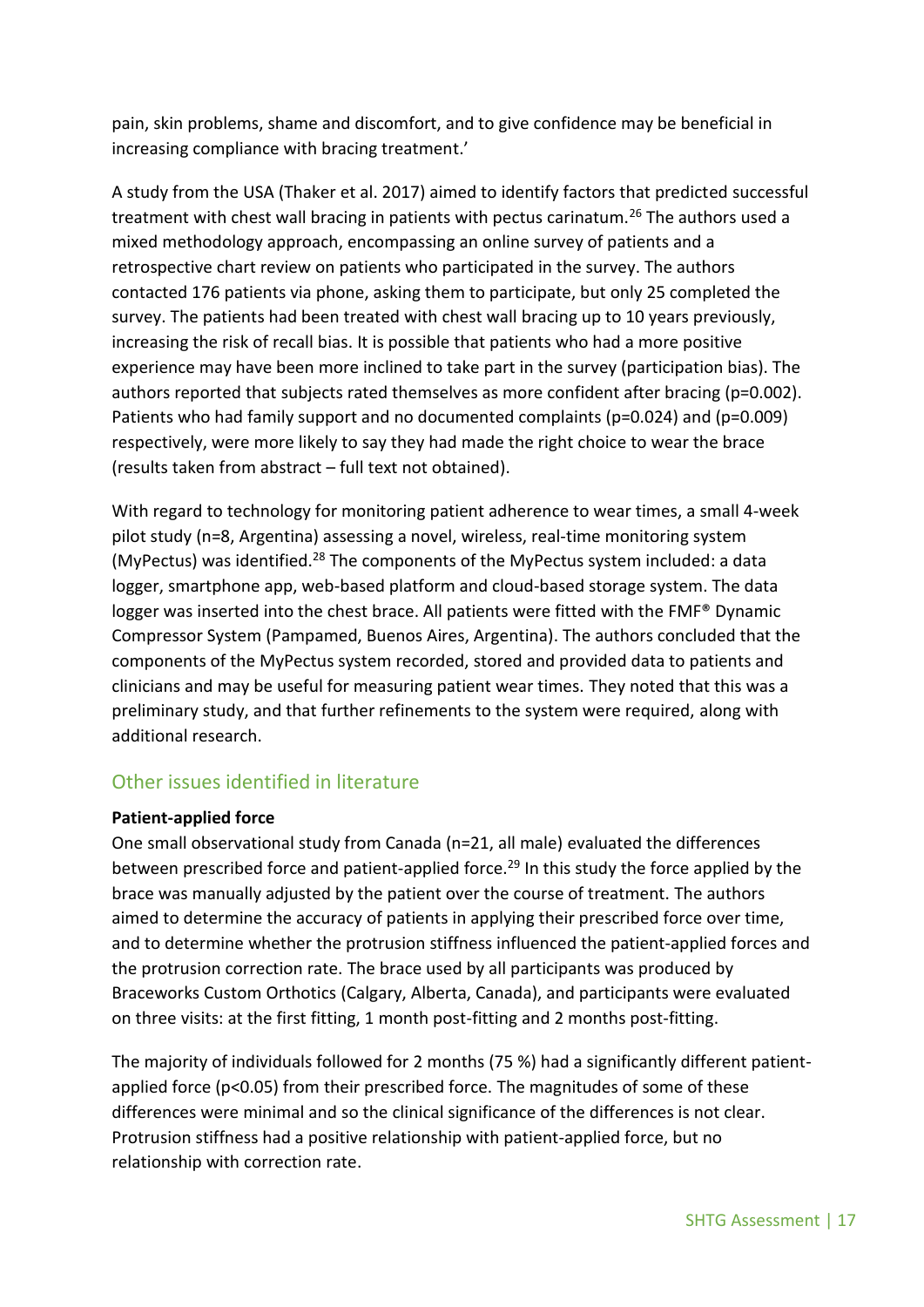This was a very small study and it only measured forces as they were applied in a clinical setting (not in patients' home environments).

#### <span id="page-17-0"></span>**Overcorrection of pectus carinatum**

One study included 17 patients (Brazil) who experienced overcorrection during orthotic treatment of pectus deformities (15 had pectus carinatum and two had pectus excavatum).<sup>30</sup> The authors described the use of orthoses and exercises to reverse this complication. The procedures varied according to each patient's needs and included: decreasing the time of orthosis wear, introducing a second orthosis, improving the prescribed exercises and/or encouraging the patient to perform them more intensively. Overcorrection was reversed in all but one patient with pectus excavatum.

#### <span id="page-17-1"></span>**Use of pressure of correction for predicting brace failures**

A paper from a centre in America described a team's 10-year experience of using a staged management protocol for pectus carinatum.<sup>31</sup> The protocol consisted of bracing initially, with surgical repair reserved for patients who failed bracing, those with stiff or very asymmetric chest walls and patients for whom bracing therapy was unlikely to be workable. The main results do not add significantly to the literature already described - the authors reported that of 364 patients who had bracing, 144 (40 %) were successful, 77 (21 %) were still being treated, the treatment failed in 25 (7 %), and 118 (32 %) dropped out of the study. The authors reported that patients for whom the treatment was successful experienced a 50 % decrease in pressure of correction beginning 1 month after starting treatment. Based on this, the authors concluded that a considerable decline in pressure of correction during the early months of bracing therapy predicted eventual success.

### <span id="page-17-2"></span>Safety, complications and drop-out rates

No significant safety concerns were identified from the literature.

The review by Hunt and Patel stated that all 17 included studies recorded treatment failures, with failure rates varying from very low in some studies to very high in others (one study reported a failure rate of 43 %). This included people who abandoned treatment, or were lost to follow up. Most complications recorded were skin issues, but mechanical problems, vasovagal reactions, as well as complaints of tightness and pain were also recorded. 7

Another general review article noted that complications that have been recorded may include:

- skin discolouration, rash, or ulceration
- $\blacksquare$  back pain
- **haematoma, and**
- **D** overcorrection leading to iatrogenic pectus excavatum.<sup>32</sup>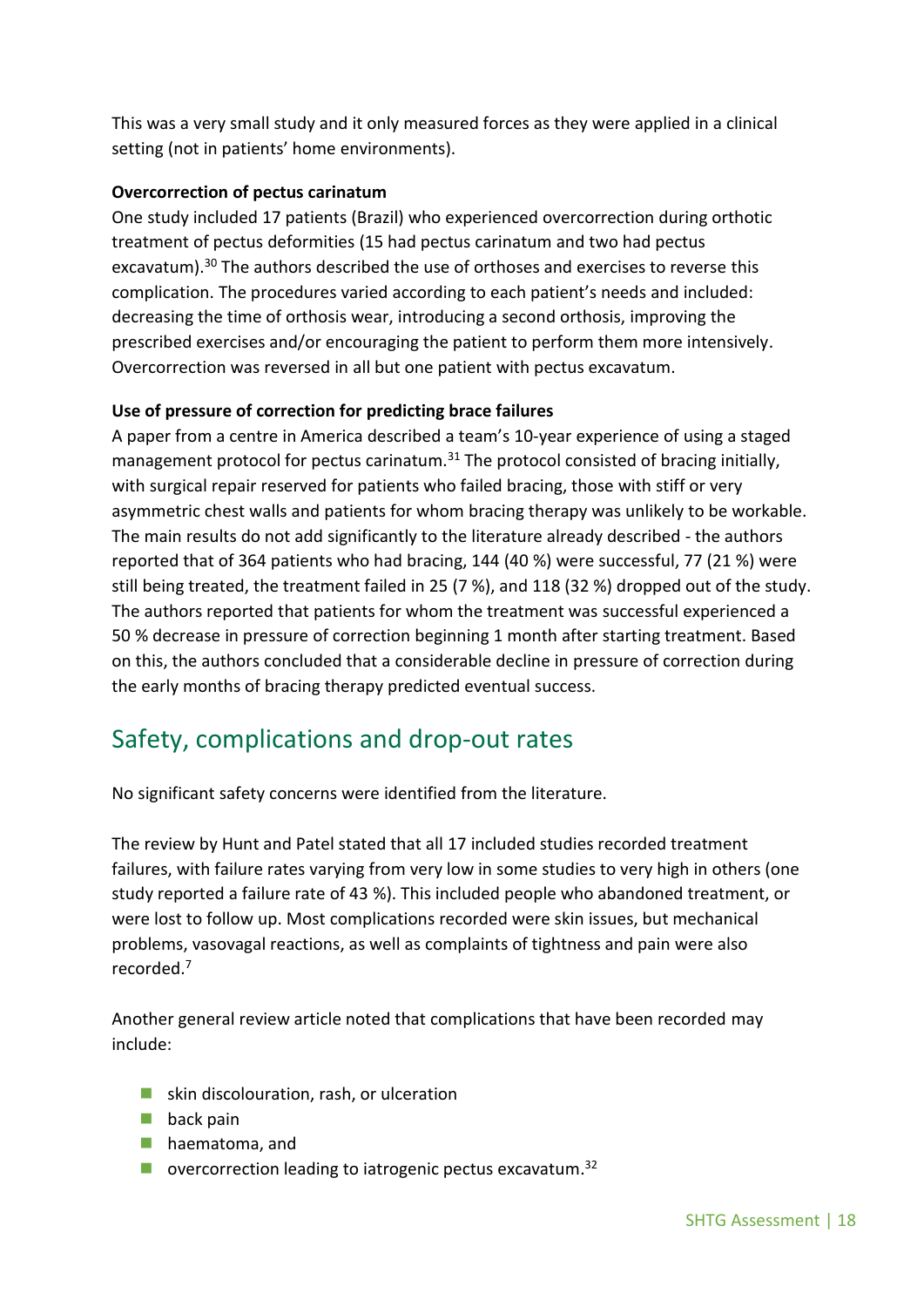Two studies included in the clinical effectiveness section stated that they only included male patients because of concerns around the impact of bracing on breast development or the impact of breasts on chest wall bracing effectiveness.<sup>4, 14</sup> This was not discussed in any great detail, or mentioned in any of the other studies.

### <span id="page-18-0"></span>Patient and social aspects

This section focuses on the psychosocial issues that may affect patients with pectus carinatum. Issues around patient experience of chest wall bracing and patient adherence to treatment are covered in the clinical effectiveness section.

The British Lung Foundation includes some patient and carer information on pectus carinatum. $5$  This states that:

Because it affects the shape of their chest, some children and adults with pigeon chest may be unhappy with their body. This can have a big impact on their lives. Even if pigeon chest isn't causing any physical problems, treatment may be recommended to improve your child's selfesteem and quality of life.

The literature search for this assessment identified two studies which highlighted the potential impact of pectus carinatum on body image and quality of life.

A prospective study from Turkey (2021) compared physical and psychosocial parameters in adolescents with pectus excavatum (n=90) and pectus carinatum (n=90) with healthy controls (n=90).<sup>33</sup> The participants had mild, moderate and severe pectus deformities. For most of the psychosocial parameters, no statistically significant differences were reported between patients with pectus carinatum and healthy controls. Perceived appearance of the chest area correlated with some physical functions and many parameters of psychosocial status, for example perception of social appearance, the SAD-New (Social Avoidance and Distress-New) score and subscales of the brief symptom inventory (excluding hostility). Based on these findings, the authors concluded that all adolescents with mild, moderate or severe pectus carinatum should undergo a biopsychosocial evaluation and receive psychosocial support.

A case-control study from Germany (2011) evaluated the effects of having anterior chest wall deformities on disease-specific and health-related quality of life, body image and psychiatric comorbidity prior to surgical correction.<sup>34</sup> It included 90 male patients with severe pectus deformities (71 pectus excavatum and 19 pectus carinatum) scheduled for surgical correction, who were assessed by questionnaire and compared with 81 controls.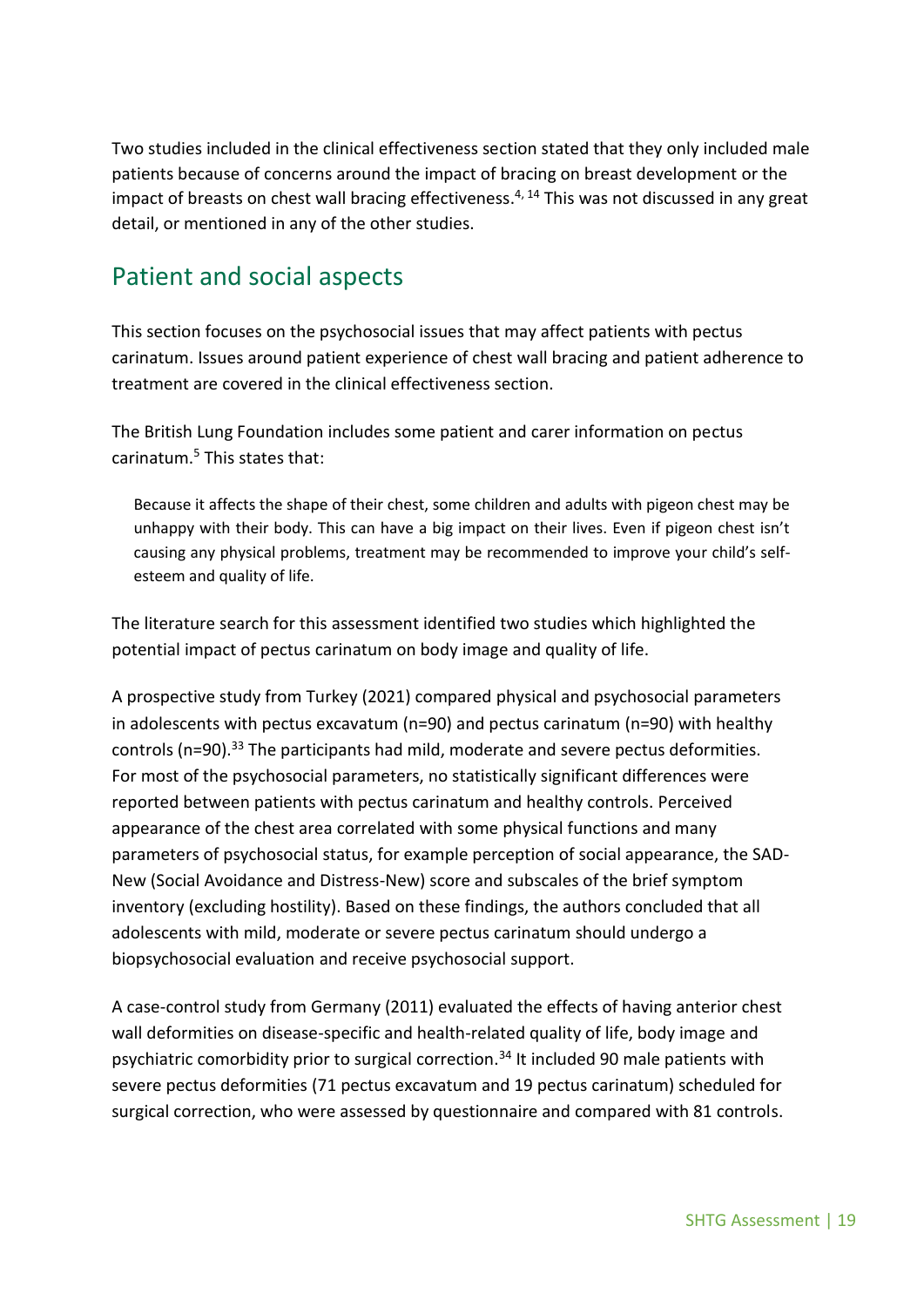Compared to the control group, the authors reported that having severe pectus carinatum was associated with:

- poorer disease-specific quality of life  $(p<0.001)$
- $\blacksquare$  increased dysmorphic concerns (p<0.001)
- increased body image impairment ( $p$ <0.001), and
- lower self-esteem (p<0.01).

### <span id="page-19-0"></span>Cost effectiveness

No literature relating to cost effectiveness was identified.

### <span id="page-19-1"></span>Conclusion

The conclusions are presented under each question asked by the topic referrer. The evidence base consists largely of lower-level observational studies and so a degree of caution is required when considering the results.

### *What is the clinical effectiveness, cost effectiveness, safety and patient experience of orthotic bracing for pectus carinatum?*

#### *Clinical effectiveness*

The evidence base for chest wall bracing in patients with pectus carinatum consists largely of lower-level observational studies (case series). These studies suggest that this treatment modality is safe, acceptable to most patients, and clinically effective.

The identified studies were extremely variable with regard to:

- $\blacksquare$  the bracing protocol used, including wear times and the duration of treatment
- $\blacksquare$  the selection of patients, including the use of pressure monitoring as an assessment tool, and
- **how clinical outcomes are measured.**

Individually, the studies reported positive results for chest wall bracing in patients with pectus carinatum. The heterogeneity between the studies means that drawing conclusions on the optimal treatment approach is not possible.

The use of 'dynamic bracing' was described in several studies. The term 'dynamic' is used inconsistently, making it difficult to accurately categorise studies under discrete headings. One systematic review provided a comprehensive summary of the literature on 'dynamic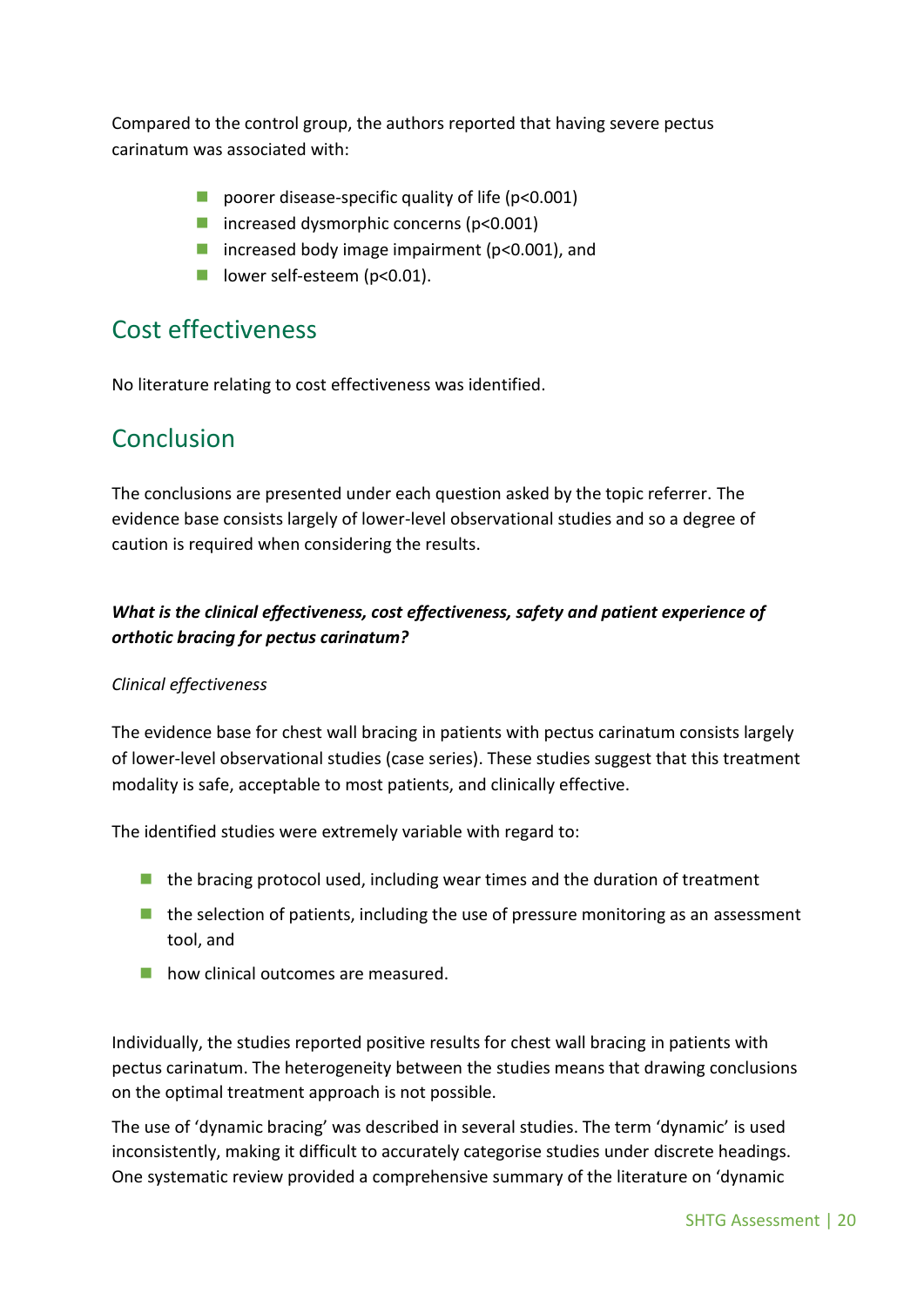bracing', defined by the authors as a system which allows measurement and adjustment of the brace's pressure over the thoracic wall. This concluded that patients may comply more with this bracing approach as it is more comfortable. The authors note that accurate selection of patients based on age, pressure of initial correction and motivation is important.

#### *Cost effectiveness*

No evidence was identified relating to cost effectiveness.

#### *Safety*

No significant safety concerns were identified from the literature.

#### *Patient issues*

Compared to a control group, people with pectus carinatum may have reduced quality of life and poorer body image. Treatment of the pectus carinatum might help improve selfesteem, and some authors noted that psychosocial support may also be beneficial.

### *What is the prevalence of pectus carinatum in the general population aged 0***–***16 years and is there any deprivation effect?*

Pectus carinatum is the second most common chest wall deformity in children, affecting males about four times more frequently than females. The reported prevalence of pectus carinatum varies in the literature, ranging from 0.1 % to approximately 1 %.

The association between incidence of pectus carinatum and levels of deprivation was not explored in the published literature, or raised by any authors as a potential area for research.

### *What is the evidence on wear time, including the use of technology for recording and/or assessing wear time in pectus carinatum chest wall bracing?*

With regard to wear time, there was considerable variability in the published studies, though they mostly reported longer wear times ( $\geq$ 20 hours per day). Of the 17 studies included in the systematic review by Hunt and Patel. 7

- **Five reported that patients were advised to wear the brace 'as often as possible' or** for most of the day (wear times used ranged between 20 and 23 hours per day).
- **Four reported shorter wear times (ranging between 8 and 12 hours per day).**
- $\Box$  One study described starting bracing slowly (for 6 hours per day), increasing it by 1 hour every week until an optimal wear time of 16 hours per day.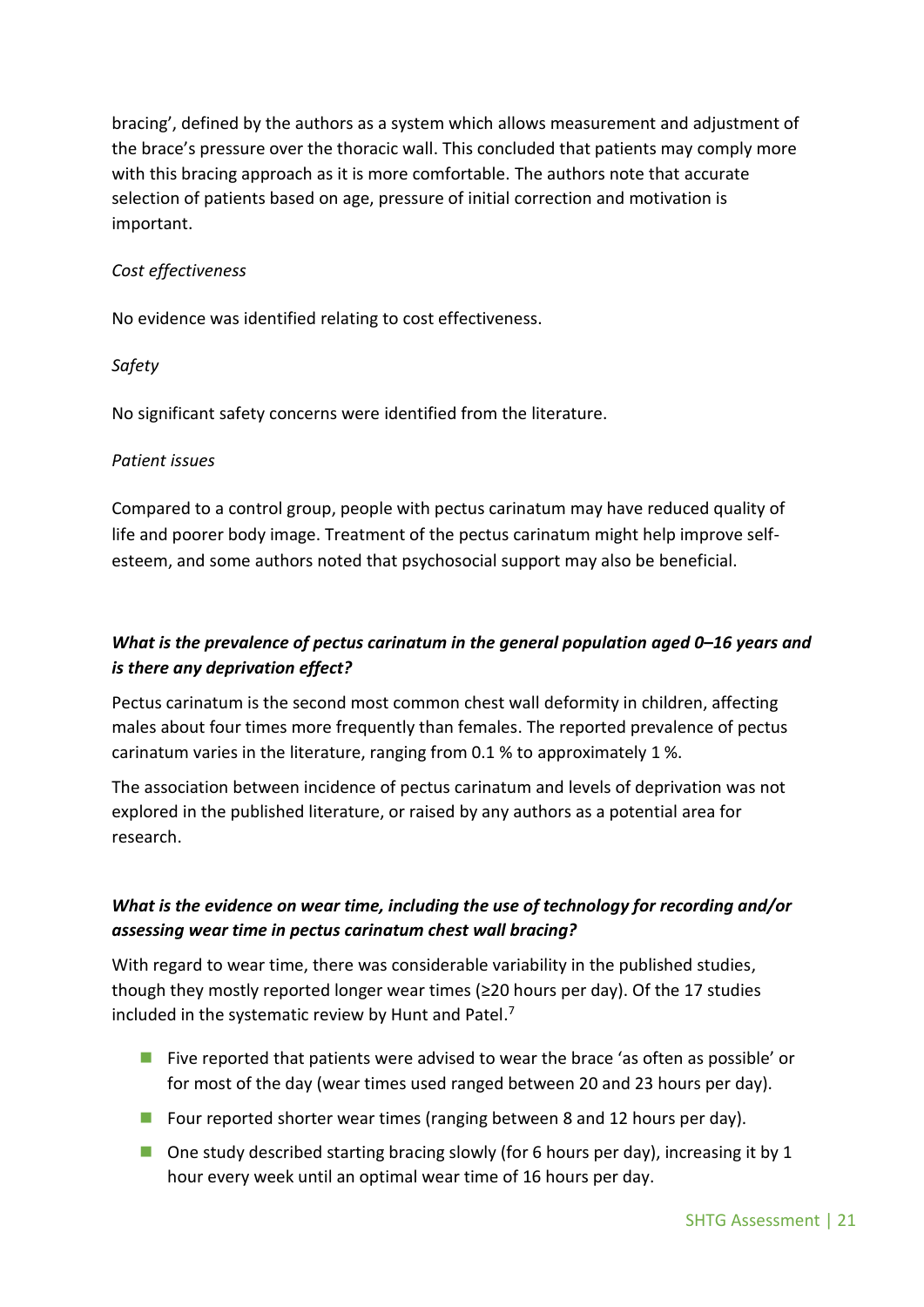**Seven studies described a protocol that included a period of active treatment,** followed by a period of reduced or maintenance wear. The active treatment phase tended to consist of continuous or near-continuous wear for a period 2 to 8 months (although, one study described an active treatment phase of only 2 weeks). Maintenance wear times varied but were mostly between 8 and 12 hours per day, for a period of 3 to 6 months (or until the patient reached skeletal maturation).

Two additional studies were identified which evaluated shorter wear times and reported conflicting results.13, 14 Additional research would be required before confident conclusions could be drawn around shorter wear times.

With regard to technology for monitoring patient adherence to wear times, only one small 4-week pilot study (n=8, Argentina) assessing a novel, wireless, real-time monitoring system (MyPectus) was identified.<sup>28</sup> The authors concluded that the components of the MyPectus system recorded, stored, and provided data to patients and clinicians, and may be useful for measuring patient wear times. This was a preliminary study, and further refinements to the system are required along with additional research.

#### *What is the evidence around patient adherence to recommended brace wear time?*

While the literature collectively suggests that orthotic bracing is a safe and effective alternative to surgical correction, the factors that allow patients to persist with treatment are critical to success.

Many of the bracing protocols described in the literature (particularly those that involve gradual reduction of the pectus carinatum and long periods of bracing) reported high attrition rates. Careful selection of patients based on age, pressure of initial correction and motivation appears to be important.

The systematic review by Hunt and Patel reported that treatment failure (including nonadherence) rates varied between very low in some studies to 43 % in on study.<sup>7</sup> Reasons for treatment abandonment included skin issues, discomfort, lack of motivation, persistent sternal protrusion and rib flaring. Some patients were also lost to follow up.

Various factors associated with improved adherence to treatment were reported, including family support and efforts to decrease pain, skin problems, shame and discomfort. de Beer et al. proposed that dynamic bracing protocols (with pressure measurement systems) were associated with less discomfort and improved tolerability of treatment.<sup>6</sup>

Some studies reported that rapid or immediate improvements in the pectus carinatum seemed to increase patient motivation to continue with treatment. One study noted that an initial successful result during the active treatment period may increase patient adherence.<sup>27</sup> Similarly, another study described a novel protocol that involved immediate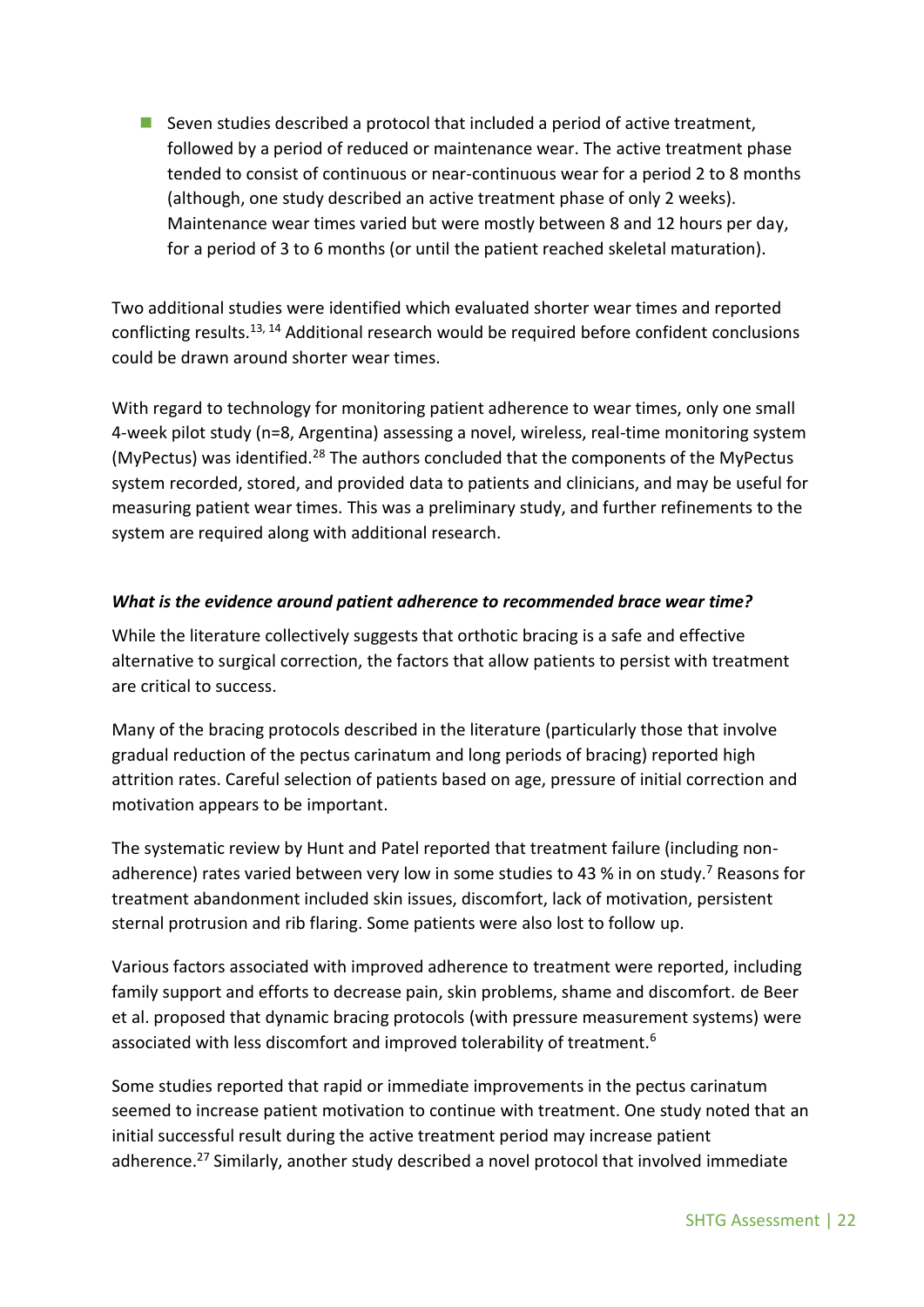correction of the pectus carinatum using a physical therapy technique ('soft tissue release').<sup>15</sup> The authors reported that this approach was associated with high rates of treatment completion, although, further research would be needed to corroborate these findings.

### *What is the evidence on PIC and POT used to guide initial patient selection and treatment while in brace?*

de Beer et al. suggest that dynamic bracing is suitable for patients whose PIC does not exceed 7.5 to 10PSI.<sup>6</sup> The literature also suggests that in order to avoid skin ulcerations, the POT should not exceed 2.5 to 3 PSI.<sup>6, 17</sup> Using the dynamic bracing approach, patients are generally assessed every 4 to 6 weeks, with the POT measured and readjusted to 2.5 to 3 PSI. When correction is achieved (PIC around 0 PSI), treatment moves to a maintenance phase, with wear time gradually decreased over a period of 2 to 6 months.

One case series proposed that treatment could be guided (and treatment failure predicted) by measuring falls in PIC.<sup>31</sup> The authors reported that patients for whom bracing was successful experienced a 50 % decrease in PIC beginning 1 month after starting treatment. They concluded that a considerable decline in PIC during the early months of bracing therapy predicted eventual success.

# <span id="page-22-0"></span>Identified research gaps

- There is a need for well-conducted, adequately-powered trials on the clinical effectiveness of chest wall bracing in people with pectus carinatum. These should clearly describe the chest wall bracing protocol, and should include objective measures of clinical outcomes, and a reasonable follow-up period.
- The impact of chest bracing on breast development, and the impact of breast development on the effectiveness of chest wall bracing, was mentioned in two studies. It may be useful to explore this further in future studies, to get clarity on whether this is an issue that needs to be considered during patient selection and treatment.
- Studies are needed to evaluate the management of patients with more complex pectus deformities, such as mixed deformities, and the role of combined bracing and vacuum bell therapy (a treatment pectus excavatum) or the role of multiple braces to treat patients with pectus carinatum with significant rib flare.<sup>7</sup>
- Investigating how to make treatment easier to persist with is something that should be highlighted in future studies.<sup>7</sup>
- A patient organisation who peer reviewed the SHTG Assessment noted that they would like to see greater emphasis on how patients and parents are supported to manage the side effects of chest wall bracing to reduce drop out from the procedure.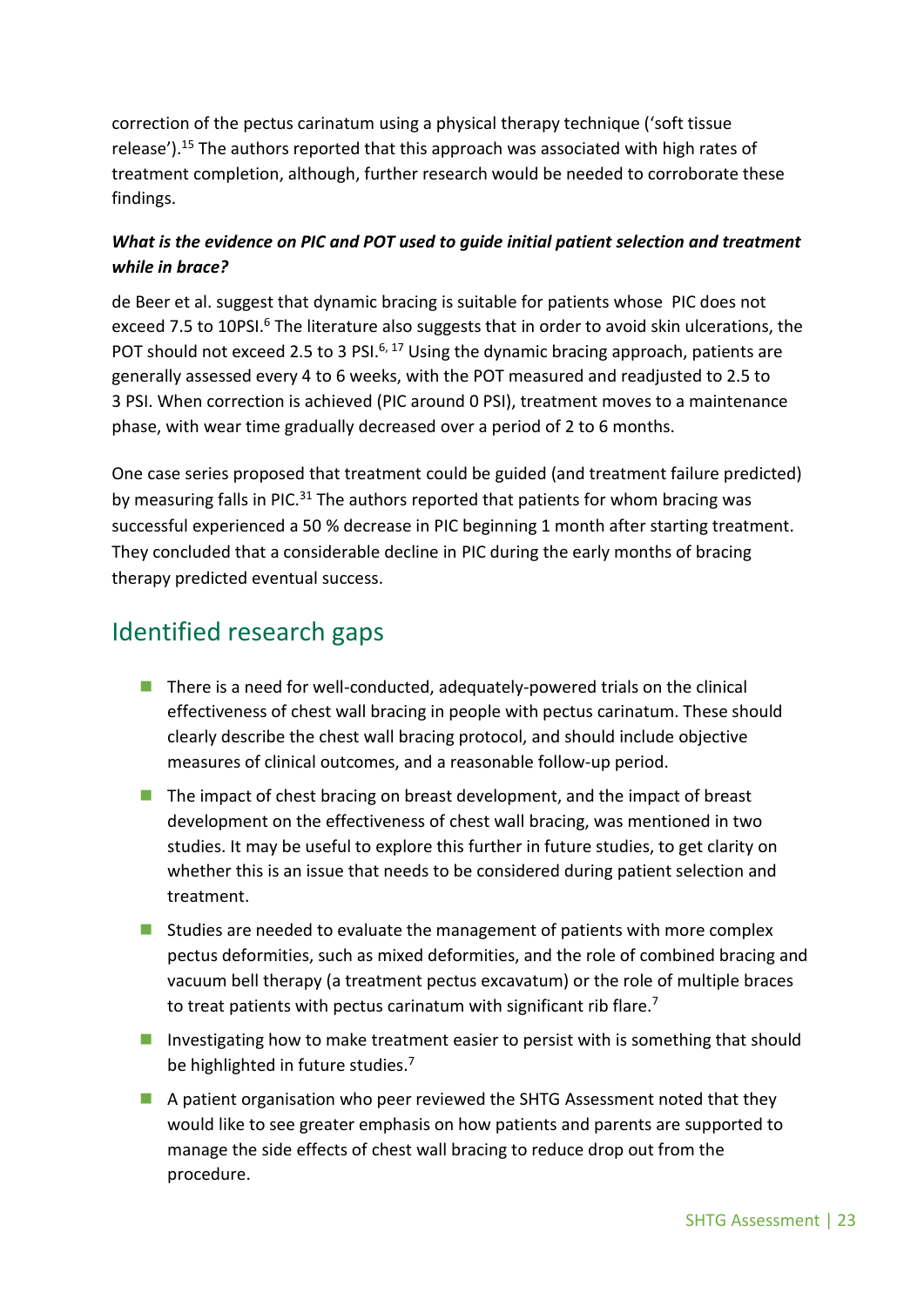# <span id="page-23-0"></span>Equality and diversity

Healthcare Improvement Scotland is committed to equality and diversity in respect of the nine equality groups defined by age, disability, gender reassignment, marriage and civil partnership, pregnancy and maternity, race, religion, sex, and sexual orientation.

# <span id="page-23-1"></span>Acknowledgements

#### Peer Reviewers

- Laura Andrews, Senior Paediatric Orthotist, NHS Greater Glasgow & Clyde
- Julie Dixon, Paediatric Orthotist, NHS Greater Glasgow & Clyde
- **Melville Dixon, Paediatric Orthotic Service Lead, NHS Greater Glasgow & Clyde**
- Eddie Docherty, Executive Director for Nursing, Midwifery and AHPs, NHS Lanarkshire
- **Joseph Carter, Head of Devolved Nations, Asthma UK and British Lung Foundation**
- Ian Hunt, Consultant Thoracic Surgeon, St George's University Hospitals NHS Foundation Trust
- **Mairi Mackay, Orthotist, NHS Borders**
- Helen McCormack, Senior Orthotist, Peacocks Medical Group, England
- Donna McHugh, Orthotist, NHS Greater Glasgow & Clyde
- Ali Mehdi, Surgeon, NHS Borders, SHTG Council Vice-Chair

Declarations of interest were received from all peer reviewers. All contributions from peer reviewers were considered by the author. The peer reviewers had no role in authorship or editorial control and the views expressed are those of Healthcare Improvement Scotland.

#### **Healthcare Improvement Scotland development team**

- **Uzma Aslam, Senior Project Officer**
- **Paul Herbert, Health Information Scientist**
- **Jess Kandulu, Programme Manager**
- Joanna Kelly, Lead Health Services Researcher (Lead author)
- **Mary Michael, Project Officer**
- James Stewart, Public Involvement Advisor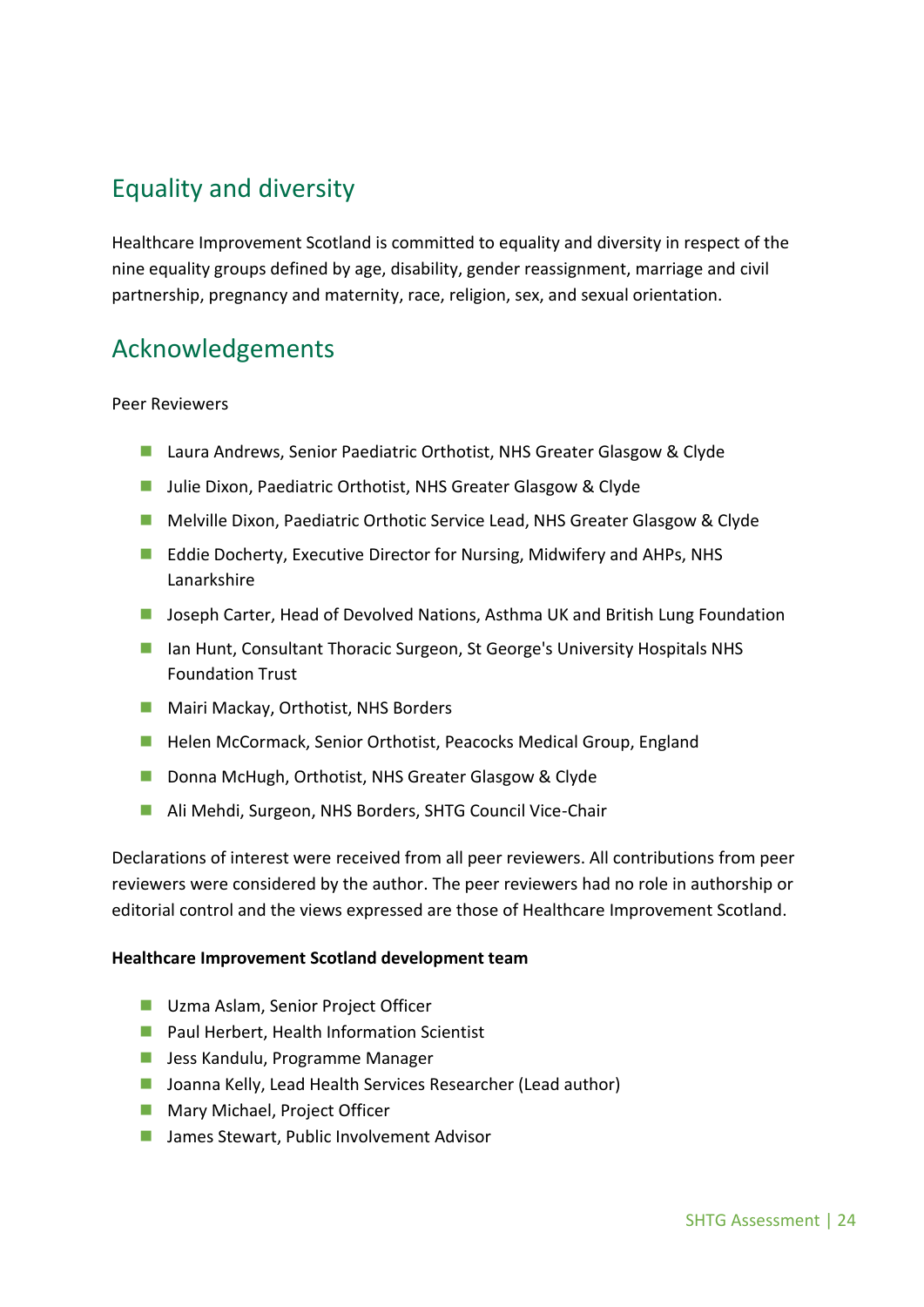© Healthcare Improvement Scotland 2022

Published February 2022

This document is licensed under the Creative Commons Attribution-Noncommercial-NoDerivatives 4.0 International License. This allows for the copy and redistribution of this document as long as Healthcare Improvement Scotland is fully acknowledged and given credit. The material must not be remixed, transformed or built upon in any way. To view a copy of this license, visit<https://creativecommons.org/licenses/by-nc-nd/4.0/>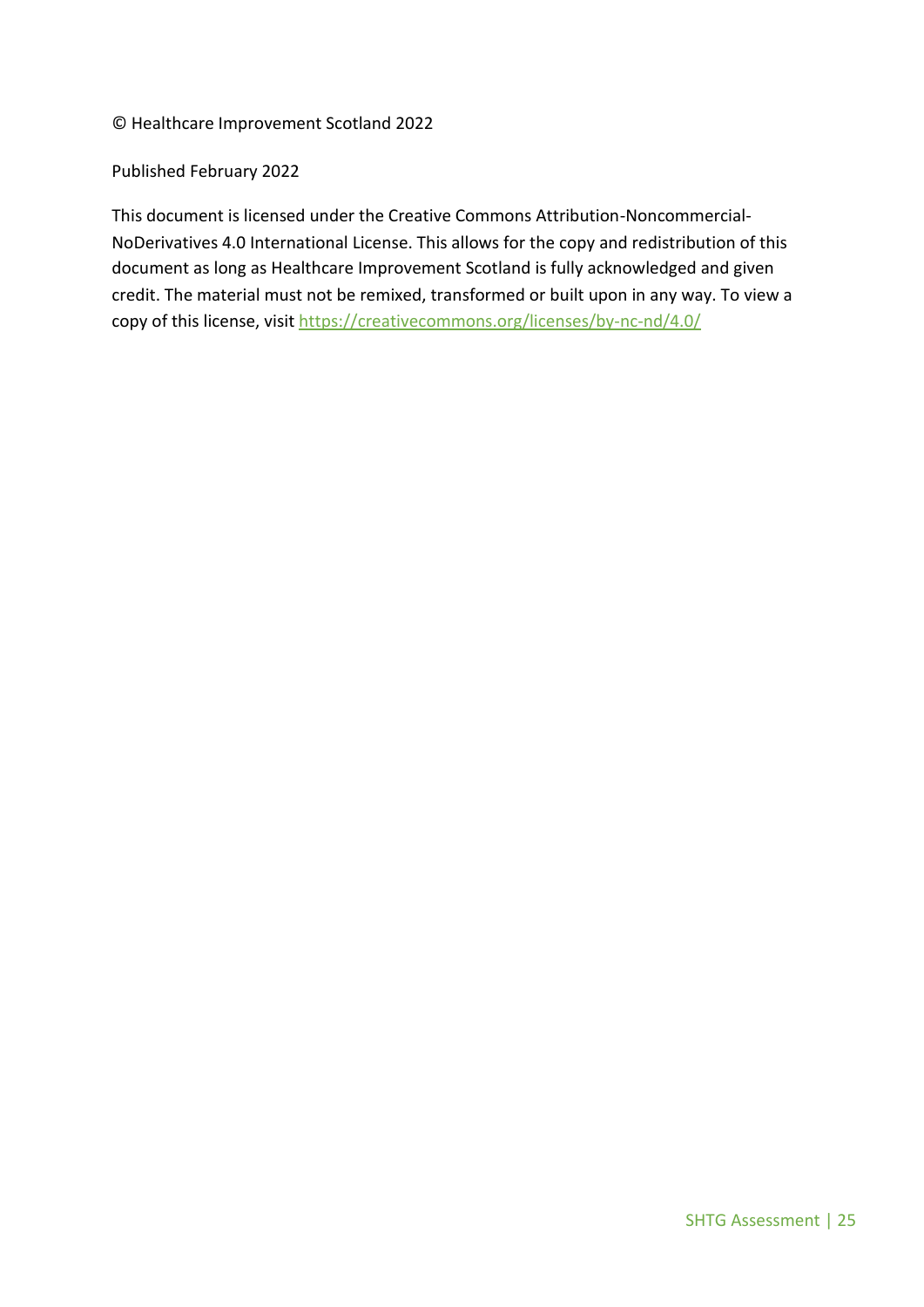### <span id="page-25-0"></span>References

1. DynaMed. Pectus Carinatum. 2018 [cited 2021 Oct 21 ]; Available from: [https://www-dynamed-com.knowledge.idm.oclc.org/condition/pectus-carinatum.](https://www-dynamed-com.knowledge.idm.oclc.org/condition/pectus-carinatum)

2. The Scottish National Chest Wall Service. What is Pectus Carinatum? 2021 [cited 4 Nov 2021]; Available from: [https://www.chestwallservice.scot.nhs.uk/what-is-chest-wall](https://www.chestwallservice.scot.nhs.uk/what-is-chest-wall-deformity/what-is-pectus-carinatum/)[deformity/what-is-pectus-carinatum/.](https://www.chestwallservice.scot.nhs.uk/what-is-chest-wall-deformity/what-is-pectus-carinatum/)

3. American Pediatric Surgical Association. Pectus Carinatum Guideline. 2012 [cited 4 Nov 2021]; Available from:

[https://secureservercdn.net/198.71.233.52/ppf.e7e.myftpupload.com/wp](https://secureservercdn.net/198.71.233.52/ppf.e7e.myftpupload.com/wp-content/uploads/2020/10/Pectus_Carinatum_Guideline_080812-1.pdf)[content/uploads/2020/10/Pectus\\_Carinatum\\_Guideline\\_080812-1.pdf.](https://secureservercdn.net/198.71.233.52/ppf.e7e.myftpupload.com/wp-content/uploads/2020/10/Pectus_Carinatum_Guideline_080812-1.pdf)

4. Alaca N, Alaca İ, Yüksel M. Does physiotherapy applied in conjunction with compression brace treatment in patients with pectus carinatum have efficacy? A preliminary randomized-controlled study. Pediatr Surg Int. 2020;36(7):789-97.

5. British Lung Foundation. Pectus carinatum (pigeon chest). 2021 [cited 25 Nov 2021]; Available from: [https://www.blf.org.uk/support-for-you/pigeon-chest.](https://www.blf.org.uk/support-for-you/pigeon-chest)

6. de Beer SA, Blom YE, Lopez M, de Jong JR. Measured dynamic compression for pectus carinatum: A systematic review. Semin Pediatr Surg. 2018;27(3):175-82.

7. Hunt I, Patel AJ. Effectiveness of Compressive External Bracing in Patients with Flexible Pectus Carinatum Deformity: A Review. Thorac Cardiovasc Surg. 2020;68(1):72-9.

8. Banever GT, Konefal Jr SH, Gettens K, Moriarty KP. Nonoperative correction of pectus carinatum with orthotic bracing. Journal of Laparoendoscopic and Advanced Surgical Techniques. 2006;16(2):164-7.

9. Lee SY, Lee SJ, Jeon CW, Lee CS, Lee KR. Effect of the compressive brace in pectus carinatum. Eur J Cardiothorac Surg. 2008;34(1):146-9.

10. Moon DH, Kang MK, Lee HS, Lee S. Long-Term Results of Compressive Brace Therapy for Pectus Carinatum. Thorac Cardiovasc Surg. 2019;67(1):67-72.

11. Shang Z, Hong C, Duan X, Li X, Si Y. Orthotic Bracing or Minimally Invasive Surgery? A Summary of 767 Pectus Carinatum Cases for 9 Years. Biomed Res Int. 2021;2021:6942329. 12. Chen C, Zeng Q, Li Z, Zhang N, Yu J. Force required for correcting the deformity of

pectus carinatum and related multivariate analysis. J Pediatr Surg. 2018;53(9):1855-7. 13. Wahba G, Nasr A, Bettolli M. A less intensive bracing protocol for pectus carinatum. J

Pediatr Surg. 2017;52(11):1795-9.

14. Giray E, Ermerak NO, Bahar-Ozdemir Y, Kalkandelen M, Yuksel M, Gunduz OH*, et al.* A Comparative Study on Short-Term Effects of Compression Orthosis and Exercises in the Treatment of Pectus Carinatum: A Randomized Controlled Pilot Feasibility Trial. Eur J Pediatr Surg. 2021;31(2):147-56.

15. Fraser S, Harling L, Patel A, Richards T, Hunt I. External Compressive Bracing With Initial Reduction of Pectus Carinatum: Compliance Is the Key. Ann Thorac Surg. 2020;109(2):413-9.

16. Fraser S, Richards T, Harling L, Patel AJ, Hunt I. Initial reduction of flexible pectus carinatum with outpatient manipulation as an adjunct to external compressive bracing: technique and early outcomes at 12 weeks. J Pediatr Surg. 2020;55(7):1347-50.

17. Martinez-Ferro M, Fraire C, Bernard S. Dynamic compression system for the correction of pectus carinatum. Semin Pediatr Surg. 2008;17(3):194-200.